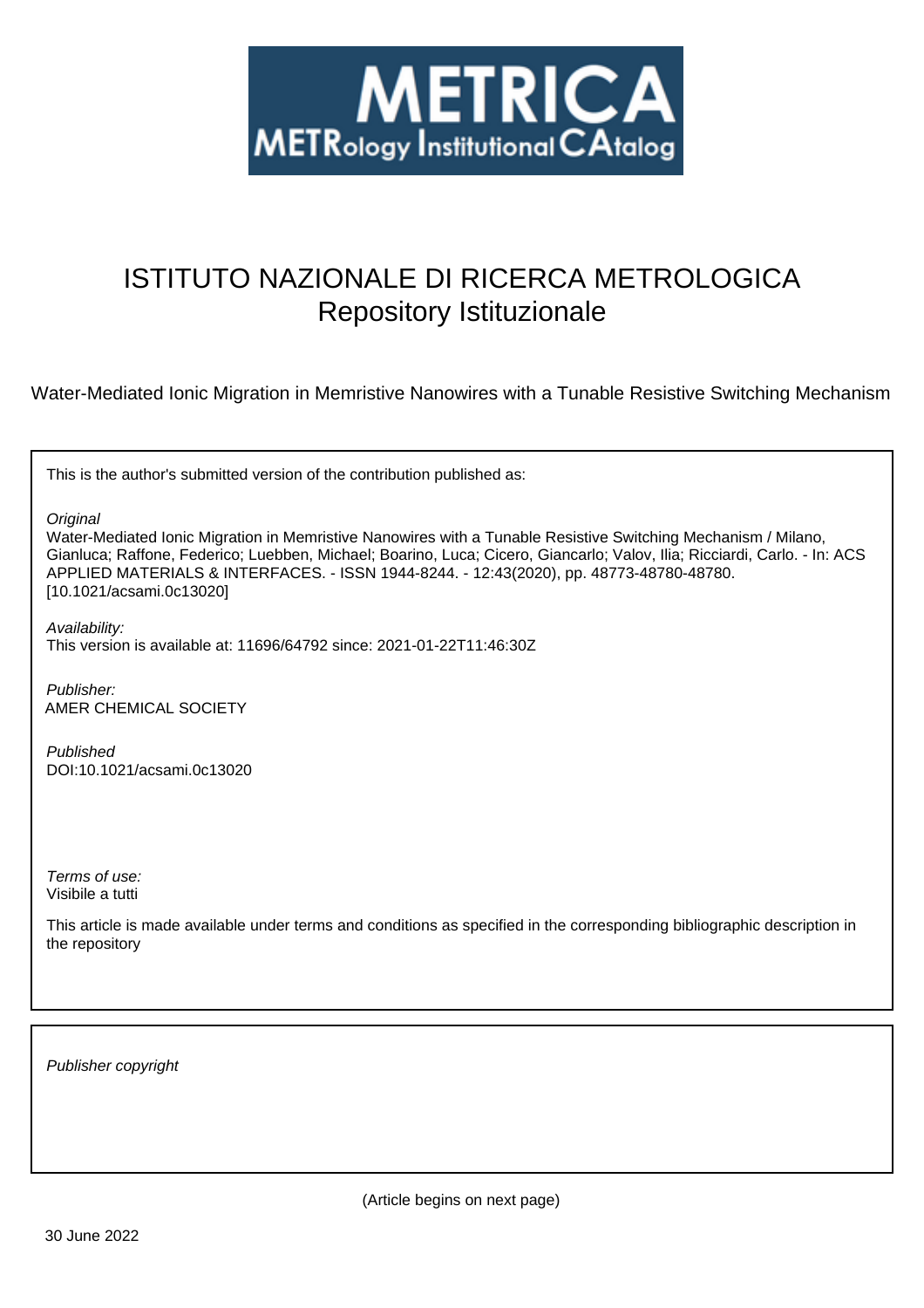# Water-mediated ionic migration in memristive nanowires with tunable resistive switching mechanism

*Gianluca Milano<sup>1,2‡</sup>, Federico Raffone<sup>1‡</sup>, Michael Luebben<sup>3,4</sup>, Luca Boarino<sup>2</sup>, Giancarlo Cicero<sup>1</sup>, Ilia Valov4,5\*, Carlo Ricciardi<sup>1</sup> \**

<sup>1</sup>Department of Applied Science and Technology, Politecnico di Torino, C.so Duca degli Abruzzi 24, 10129 Torino, Italy.

<sup>2</sup>Advanced Materials Metrology and Life Science Division, INRiM (Istituto Nazionale di Ricerca Metrologica), Strada delle Cacce 91, 10135 Torino, Italy.

<sup>3</sup>Institute for Materials in Electrical Engineering II, RWTH Aachen University, Sommerfeldstrasse 24, 52074 Aachen, Germany.

4 JARA – Fundamentals for Future Information Technology, 52425 Jülich, Germany. <sup>5</sup>Peter-Grünberg-Institut (PGI 7), Forschungszentrum Jülich, Wilhelm-Johnen-Straße, 52425 Jülich, Germany.

KEYWORDS: Nanowires, Resistive switching, Memristive devices, Moisture, Ionics.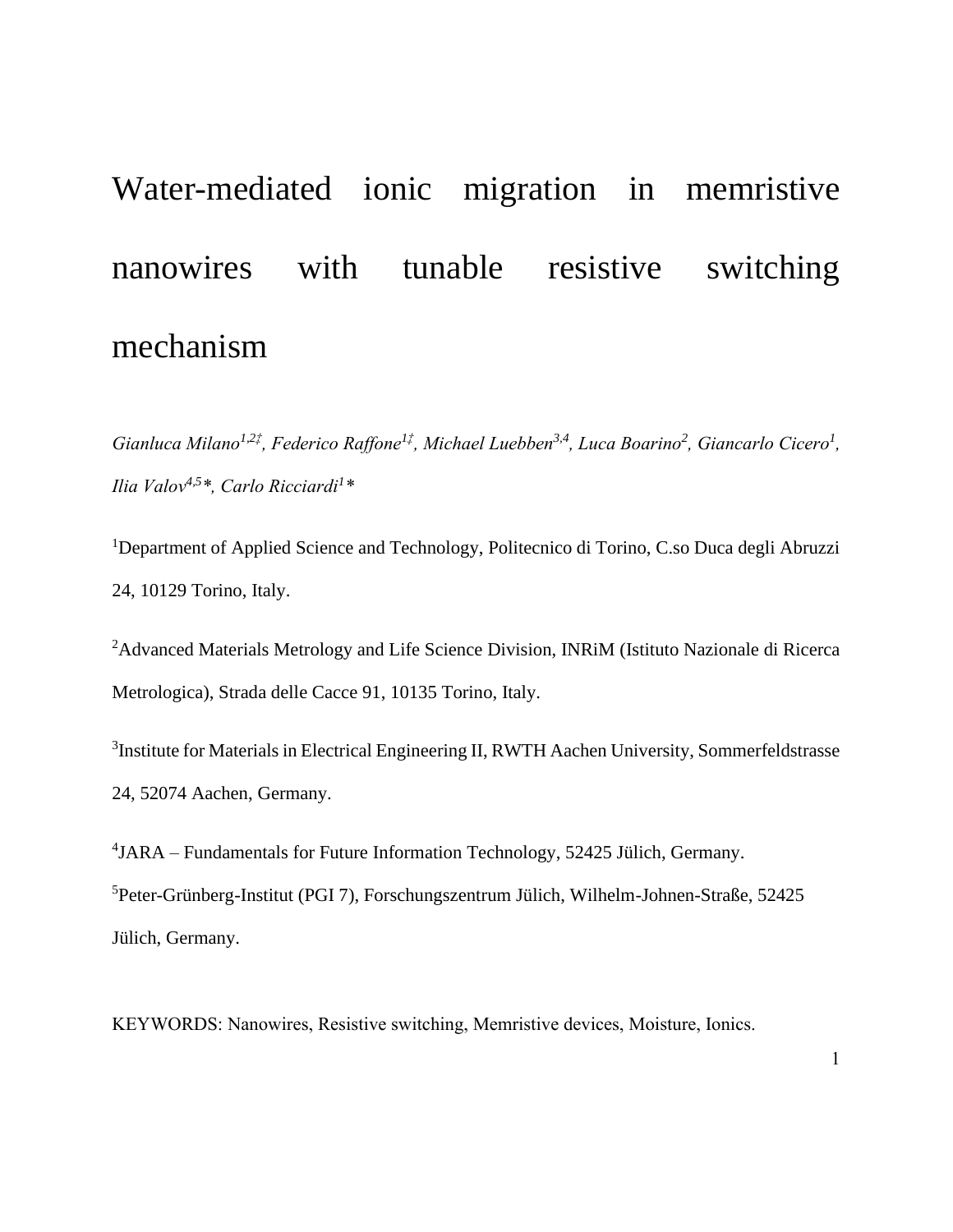#### ABSTRACT

Memristive devices based on electrochemical resistive switching effects have been proposed as promising candidates for in-memory computing and for the realization of artificial neural networks. Despite great efforts for understanding nanoionic processes underlaying resistive switching phenomena, the comprehension of the effect of competing redox processes on device functionalities from materials perspective still represents a challenge. In this work, we experimentally and theoretically investigate the concurring reactions of silver and moisture and their impact on the electronic properties of a single crystalline ZnO nanowire (NW). A decrease in electronic conductivity due to surface adsorption of moisture is observed, whereas in same time water molecules reduce the energy barrier for  $Ag<sup>+</sup>$  ion migration on the NW surface, facilitating the conductive filament formation. By controlling the relative humidity, the ratio between intrinsic electronic conductivity and surface ionic conductivity can be tuned to modulate the device performance. The results achieved on a single crystalline memristive model system shed new light on the dual nature of the mechanism how moisture affects resistive switching behavior in memristive devices.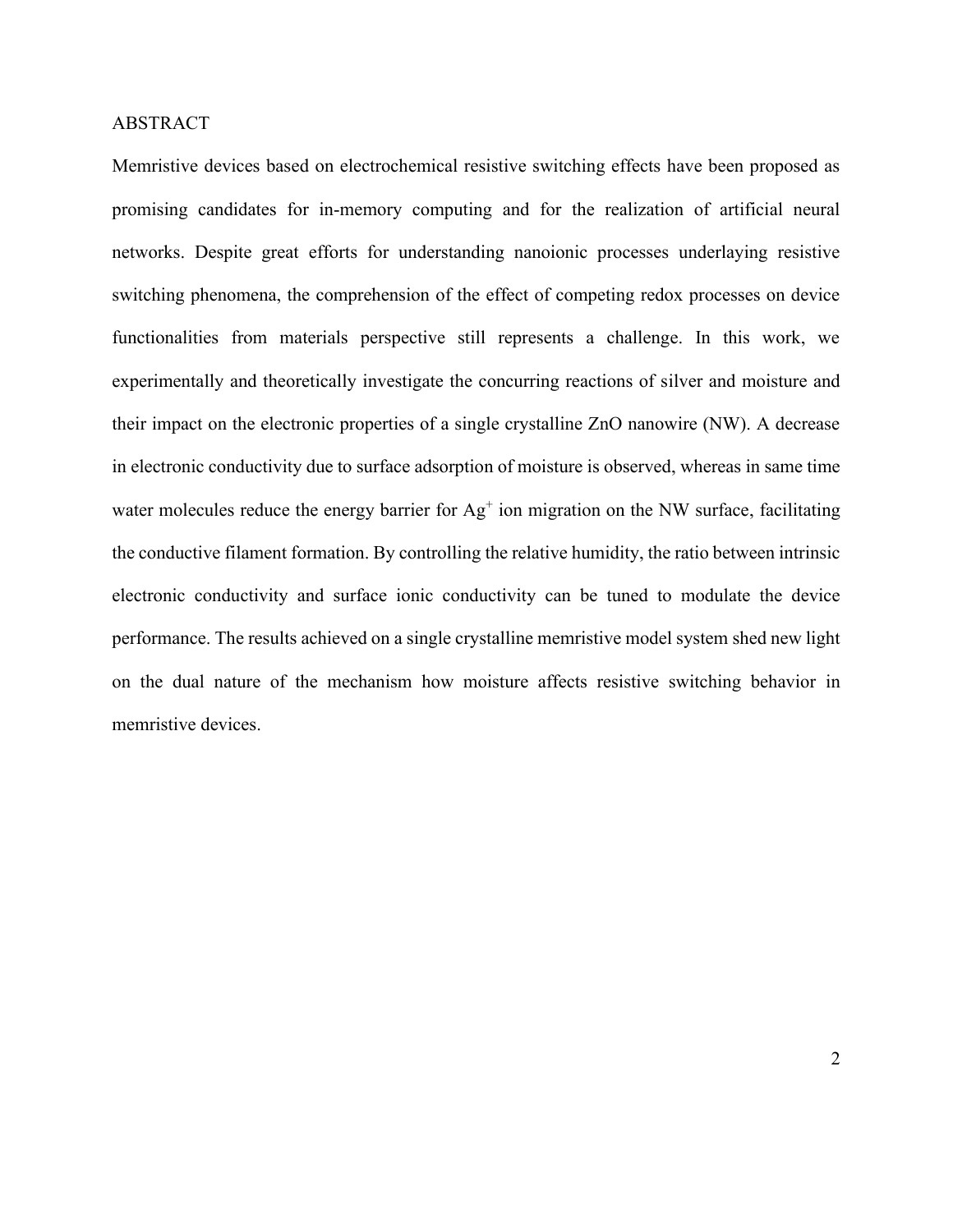#### INTRODUCTION

Memristive devices based on nanoionic redox processes are considered one of the most promising candidates not only for the realization of next-generation memories, but also for the emulation of brain functionalities through the implementation of neuromorphic-type data processing.<sup>1–7</sup> Despite recent breakthroughs in the implementation of neuromorphic algorithms in large memristive networks, $8-12$  a detailed understanding of the complex redox behaviour and of the ionic processes at the single device level still represents a challenge. Redox-based memristors are two terminal devices in which the functionalities are enclosed in the resistive switching properties of a solid electrolyte, usually a metal-oxide film, sandwiched in between two metal electrodes.<sup>13-17</sup> In the established literature, the switching mechanism is related to nanoionic processes of migration of oxygen species (valence change memory effect, VCM) or host metal ions from an electrochemically active electrode (electrochemical metallization memory effect, ECM) or both of them.<sup>18</sup> Although the great efforts in investigating the switching mechanism, the role of extrinsic effects such as the surrounding environment on the memristive behaviour still needs to be elucidated. In particular, the influence of moisture on resistive switching has raised as one of the most important open issues related to the comprehension and control of resistive switching events.<sup>19</sup> Moisture incorporated from the surrounding environment or during device fabrication was reported to significantly influence the resistive switching properties of devices, representing concurring, but also essential nanoionic processes for proper operation of memristive cells.20,21,30,22–<sup>29</sup> However, no works consider the primer influence of adsorbed or absorbed moisture on the intrinsic electronic properties in memristive devices. Amorphous or polycrystalline films often have variable physicochemical properties such as structure, chemical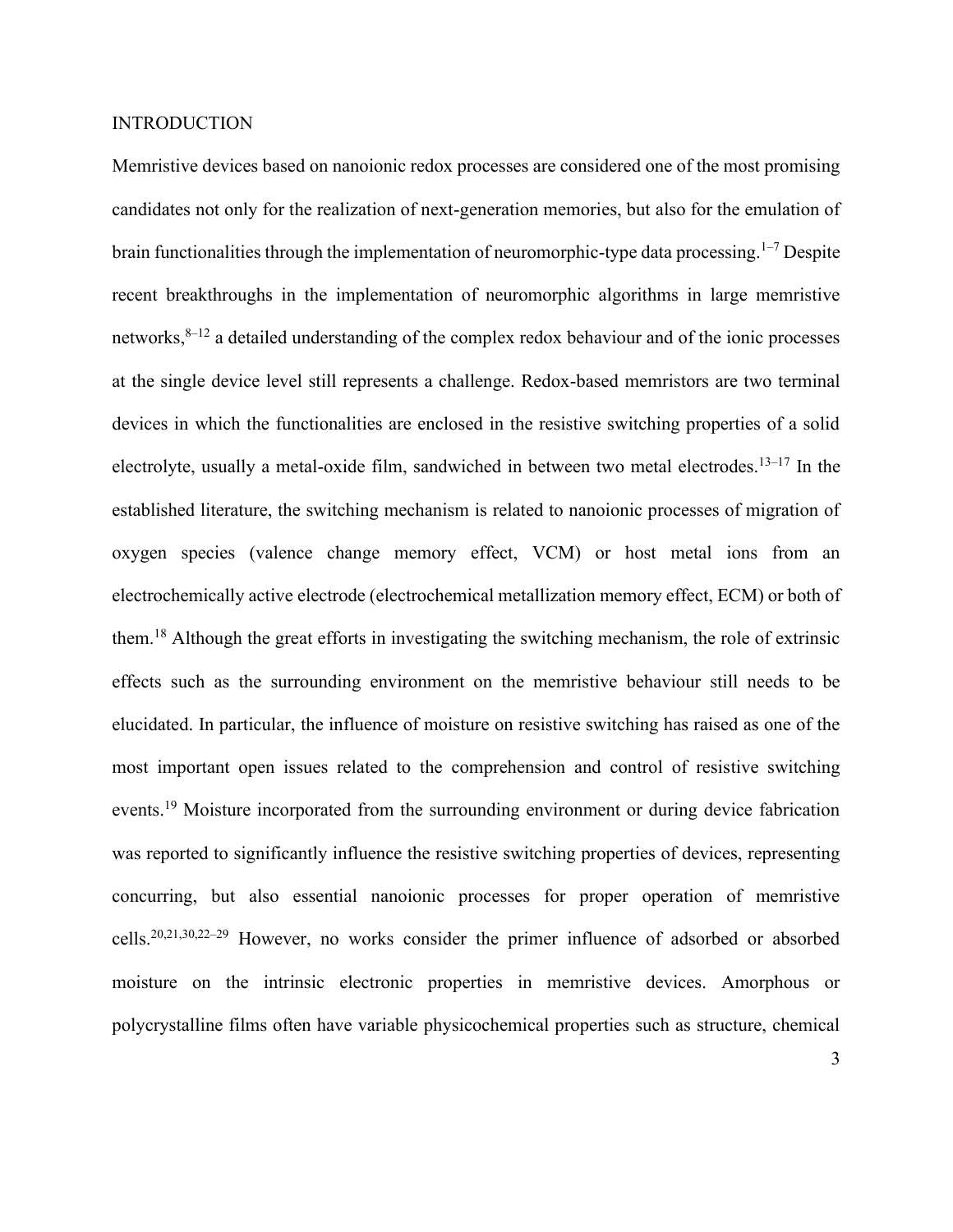composition and stoichiometry which can vary during switching operations. These materials can also dissolve and/or incorporate ions and/or atoms and even clusters during operations and a different distribution of active places/centers can be expected. Density and nanoporosity of a given material can vary depending on the deposition conditions resulting in a different ability to incorporate water molecules.<sup>31</sup> Moreover, in metal-oxide thin films ambient moisture as a parallel and concurring redox reaction and a source of different ionic species can suppress or enhance the coexistence of VCM and ECM mechanisms.<sup>32</sup> From technical point of view, the vertical device structure does not allow to precisely define high quality interface between oxide and moisture where the processes could be clearly observed and studied. In this context, devices based on nanostructures with high surface-to-volume ratio have been proposed as an essential step for investigating the role of the surrounding environment on resistive switching phenomena.<sup>33–35</sup> However, no suitable model system has been proposed up to date.

In this work, we experimentally and theoretically investigate the interplay and dual influence of moisture on resistive switching properties of a monocrystalline ZnO nanowire (NW) as memristive model system. The individual NWs are contacted by means of asymmetric Ag and Pt electrodes to form an electrochemical metallization memory (ECM) cell with planar structure.<sup>4</sup> Both adsorption of water molecules from the surrounding environment as well as ionic migration are spatially restricted on the NW surface, making these devices an ideal (nano)platform for the investigation of the role of ambient on the physical mechanism of switching. Moisture absorbed on the NW surfaces, modifies the NW band structure and decreases its electronic conductivity. In addition, adsorbed water molecules not only reduce the electroforming voltage but also facilitate subsequent switching cycles. According to *ab initio* Density Functional Theory (DFT)

4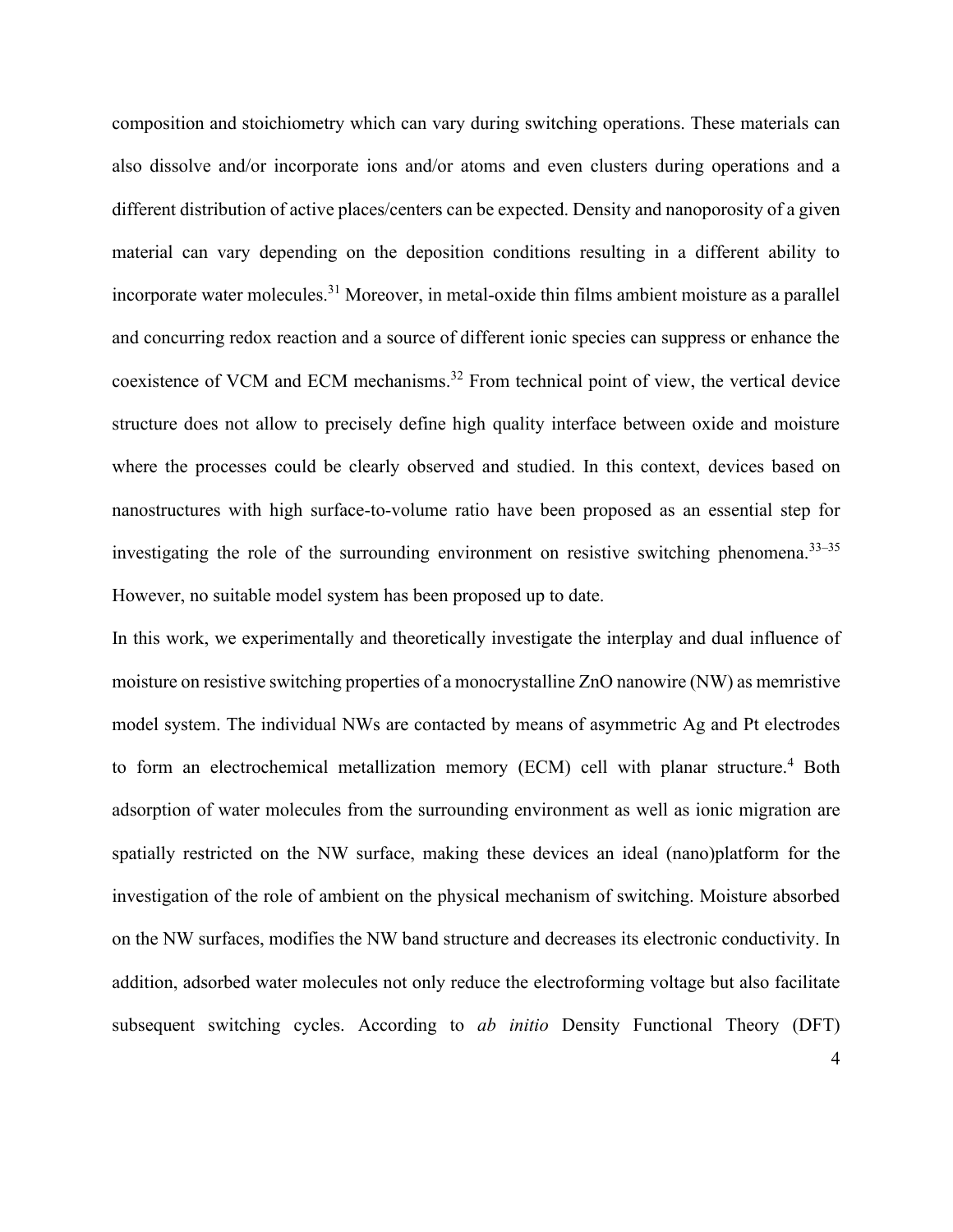calculations, this influence can be interpreted in terms of reduction of the energy barrier for ionic migration of Ag<sup>+</sup> species on the crystalline NW surface in presence of adsorbed water molecules. Using dry environment results in unreliable and stochastic switching characteristics, if forming was possible at all.

#### EXPERIMENTAL METHODS

#### *NW synthesis*

ZnO NWs were realized by means of Low Pressure Chemical Vapor Deposition (LP-CVD) in a quartz horizontal tubular furnace, following the procedure previously reported.<sup>36,37</sup> In brief, a Pt thin film used as a catalyst was placed in the quartz tube on an alumina boat surrounded by a Zn foil (purity 99.99 %) that was used as Zn source. The CVD process was performed at 650°C for 20 min by flushing 300 sccm of Ar as carrier gas and 200 sccm of  $O_2$  as gas precursor at a pressure of 1.6 Torr. As a result of this growth process along the [0001] direction, an high density array of vertically aligned and hexagonal shaped ZnO NWs was obtained on the Pt substrate. A crosssectional SEM image of as grown ZnO NWs is reported in Supplementary Information S1.

#### *Device fabrication*

Single NW memristive devices were realized by means of a combination between optical and electron beam lithography (EBL), as previously reported.<sup>4,38</sup> Initially, ZnO NWs were mechanically transferred from the growth substrate onto a  $SiO<sub>2</sub>$  insulating substrate that was prepatterned with a probe circuit realized by optical lithography and Cr/Au deposition. Contact geometries to contact single isolated nanostructures with the probe circuit were realized by means of EBL (FEI Quanta™ 3D Microscope) and subsequent metal deposition (thickness of 80 nm). In order to realize asymmetrically contacted NWs with Pt and Ag electrodes, two subsequent EBL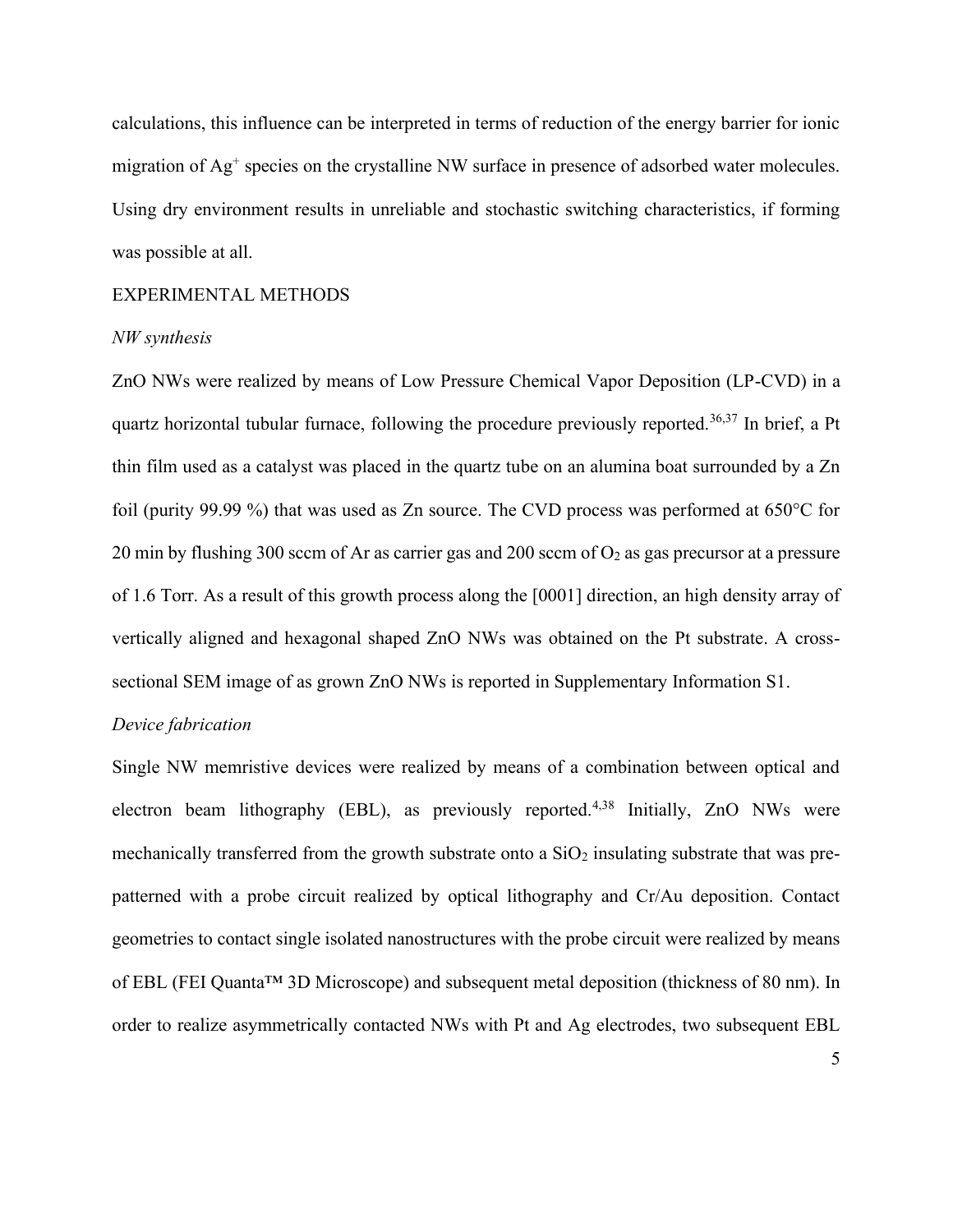processes were performed. During all these fabrication steps, ZnO NWs were not exposed to aqueous solutions in order to avoid corrosion of the surface.<sup>39</sup>

#### *Atmosphere-controlled electrical characterization*

Atmosphere-controlled electrical characterizations were performed in a customized probe station.<sup>23</sup> The probe station is equipped with a chamber in which the atmosphere can be modified in terms of gas composition. Measurements were performed in air,  $N_2$  environment (dry) and at different levels of moisturized N<sub>2</sub>. Measurements at different moisture levels were performed in an N<sub>2</sub> environment by fluxing N<sub>2</sub> through a cascade of gas wash bottles filled with deionized water. The relative humidity in the chamber was measured by means of an analog humidity sensor. Before atmosphere-controlled measurement, the chamber is evacuated down to  $\sim 10^{-5}$  mbar and then refilled with the desired gas compositions. Electrical measurements were performed after stabilization of the ambient conditions by using a Keithley 2636A or a Keithley 2636B. In all measurements, the Pt electrode of the memristive cell was grounded while the Ag electrode was positively biased. During the electroforming process and subsequent resistive switching cycles, a compliance current of 10 μA was applied in order to prevent the full breakdown of the device. All electrical measurements were performed at room temperature.

#### *Density Functional Theory method*

The computational analyses were performed within the Density Functional Theory framework using the QUANTUM ESPESSO package.<sup>40</sup> The Perdew–Burke–Eenzerhof (PBE)<sup>41</sup> formulation of the general gradient approximation was used to approximate the exchange-correlation potential while electron−ion interaction was described with ultrasoft pseudopotentials.<sup>42</sup> A plane wave basis set with 28 Ry cutoff was employed to model the wave functions and a 280 Ry cutoff to model the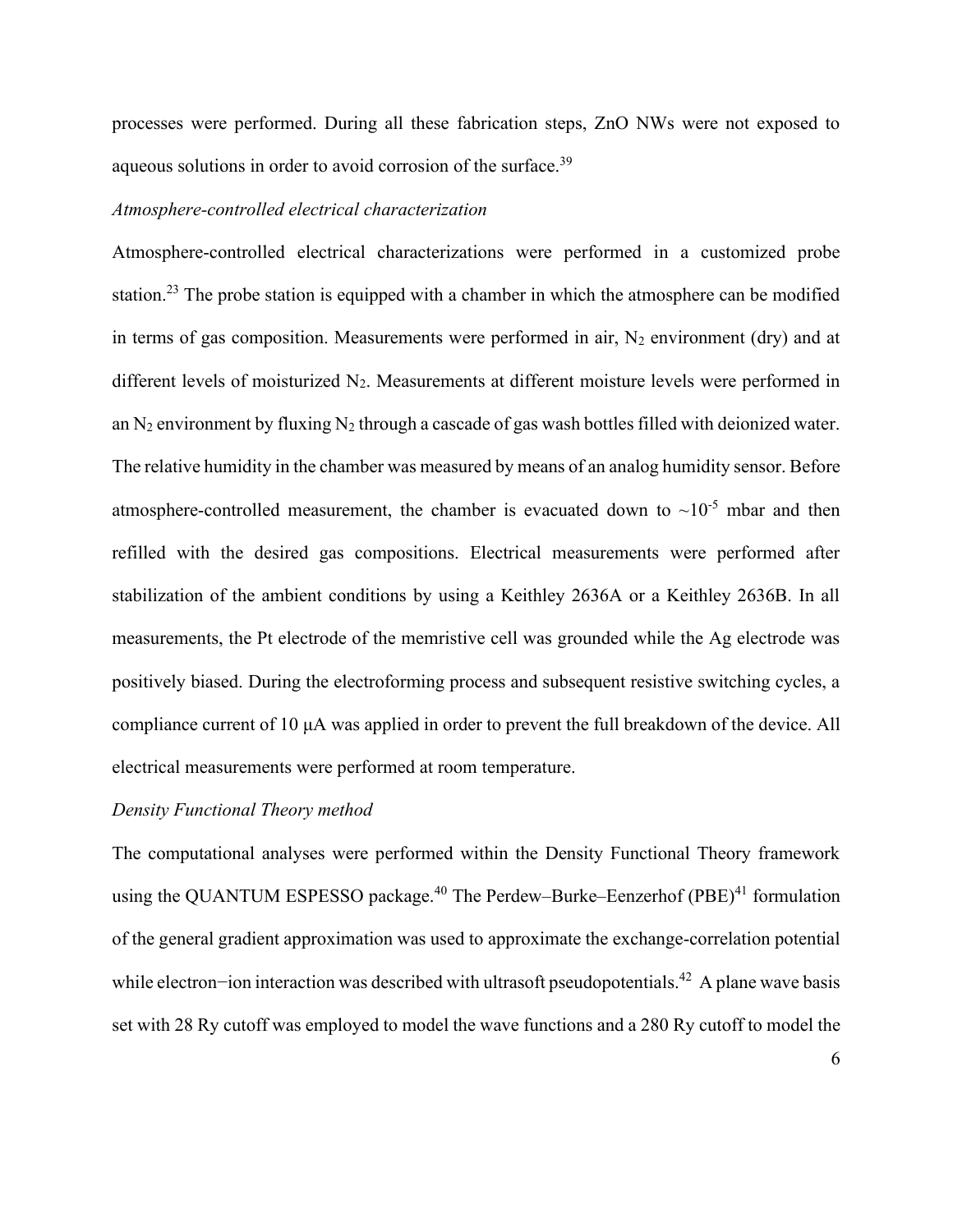density. The ZnO NW was reproduced simulating the exposed  $(1100)$  surface (that is the lateral surface of the NW) represented by 12 layers ZnO slabs with  $2 \times 2$  surface supercell and periodic boundary conditions. The supercell included a 15 Å vacuum layer in the direction perpendicular to the surface to avoid spurious interactions among replicas. The Brillouin Zone was sampled with a  $(3 \times 3 \times 1)$  Monkhorst-Pack k-point grid. The potential energy surface analysis (PES) was obtained by placing a Ag adatom at 15 evenly spaced positions in the irreducible part of the  $(2 \times$ 2) surface cell at an initial distance from the surface atoms of 2.5 Å. The Ag atoms were allowed to relax in the direction perpendicular to the surface only (z) until forces were smaller than 26 meV/Å.

#### RESULTS AND DISCUSSION

#### *Influence of moisture on electronic conduction*

The synthesis of ZnO NWs was performed by LP-CVD (details in experimental methods section), resulting in vertically aligned NWs as reported in Figure 1a. The median length and diameter of NWs are measured to be **~**1.6 µm and **~** 100 nm (aspect ratio of **~**16) from the analysis of crosssectional SEM images (Supplementary Information S1). The hexagonal ZnO NWs have wurtzite crystal structure with  $P6<sub>3mc</sub>$  symmetry and the growth process proceeds along the [0001] polar direction,<sup>37</sup> as shown in Figure 1b. A detailed structural and chemical characterization of ZnO NWs revealed that each NW is a monocrystal characterized by high chemical purity and a clean surface (no amorphous layers were observed on the NW surface), as investigated in our previous works.<sup>37,39</sup> Single ZnO NWs dispersed on an insulating  $SiO<sub>2</sub>$  substrate and contacted by means of asymmetrical Pt and Ag contacts were exploited as memristive model systems to investigate the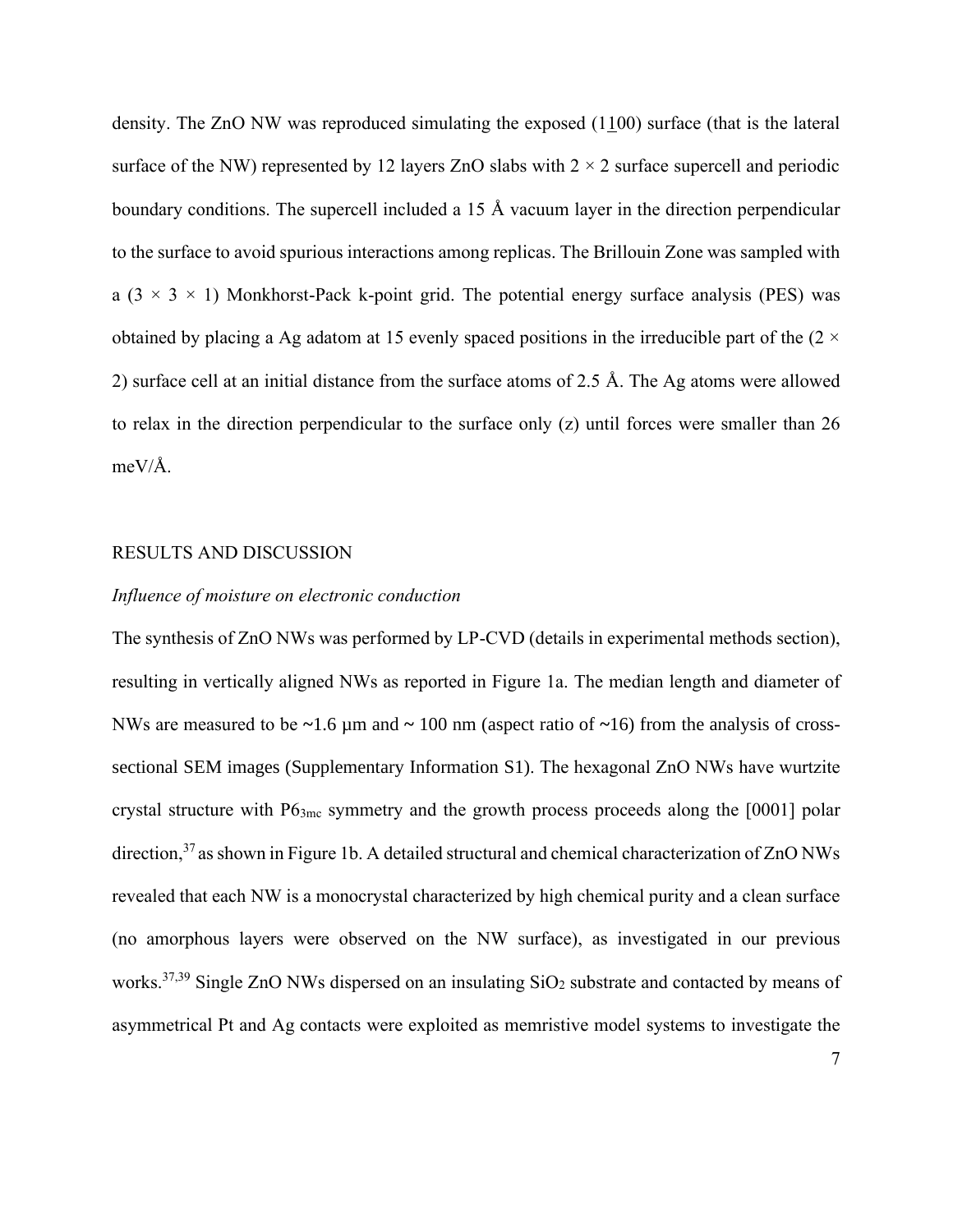influence of moisture on resistive switching mechanism by means of atmosphere-controlled measurements, as schematized in Figure 1c. Device fabrication and experimental setup exploited for atmosphere-controlled measurements is discussed in the experimental methods section. It is worth noticing that, since the NW growth proceeds along the [0001] polar direction, surfaces exposed to the surrounding environment in single NW memristive devices are the non-polar (1- 100).

Ag/ZnO NW/Pt devices can be considered as electrochemical metallization memory cells where device functionalities are regulated by ionic processes that are coupled to the electronic ones.<sup>4,43</sup> In the pristine state, electronic conduction mechanism is governed by Schottky barriers formed at the Pt/ZnO and Ag/ZnO interfaces and the device can be electrically described by means of two back-to-back connected Schottky diodes with the NW series resistance.<sup>44</sup> In this context, *I-V* characterizations revealed that electronic conduction of the device is regulated by adsorbed species on the ZnO NW surface (Supplementary Information S2). Among adsorbed species, water molecules play a key role in determining the formation of a depletion region with upward band bending on the NW surface, while no diffusion of water molecules in the crystalline ZnO bulk structure was reported.<sup>45</sup> Depending on the moisture level, the amount of adsorbed water molecules on the NW surface regulates the extent of the depleted shell layer, resulting in a change of the effective diameter of the NW inner core that actively participates in the electronic conduction (a band diagram schematization is reported in Supplementary Information S2). Therefore, an increase of the moisture level is responsible for an increase of the NW resistance. Also, our observations suggested that water electrolysis occurring when the device is biased can influence the electronic conduction mechanism of ZnO NWs, being responsible for an increase of resistance due to the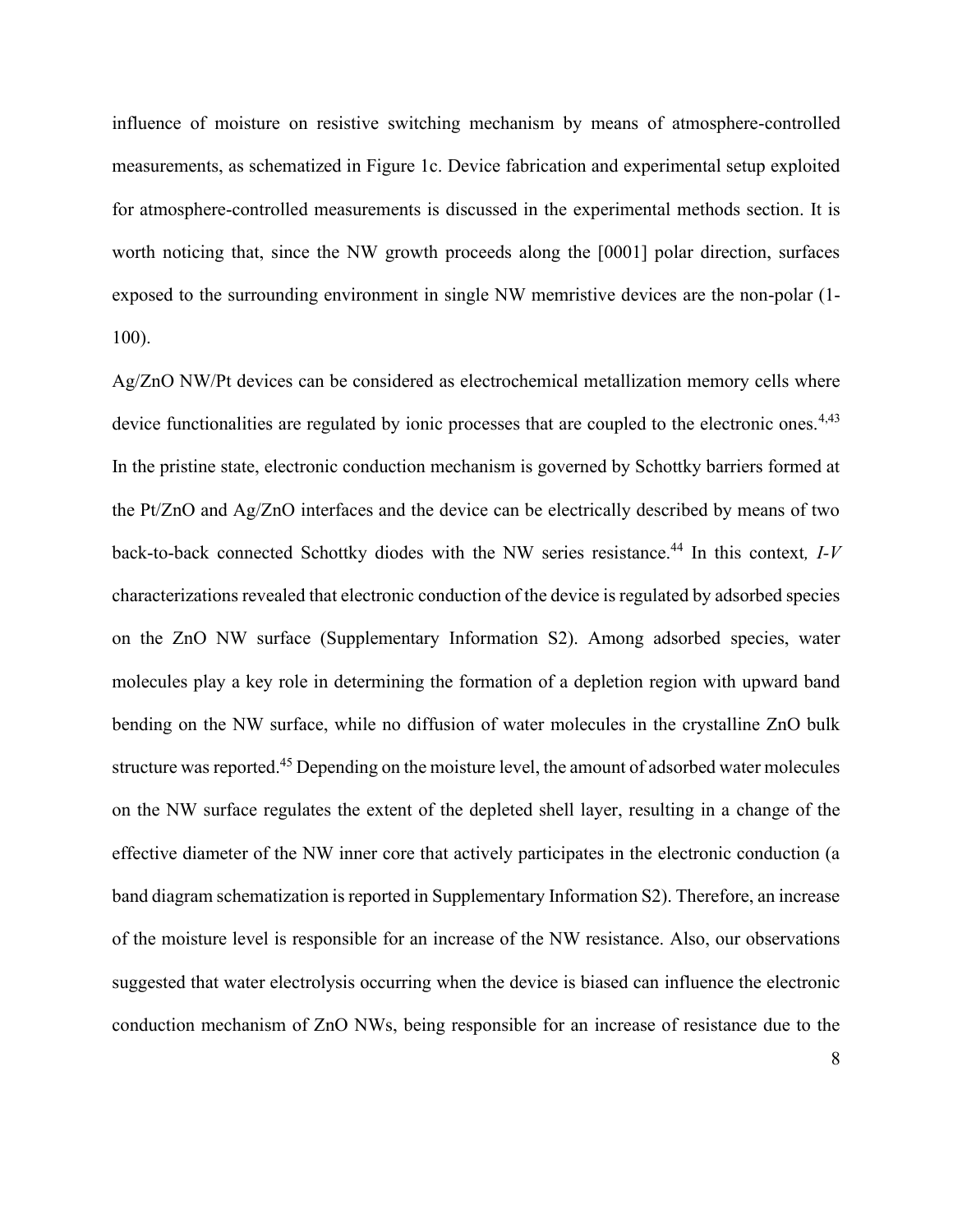creation of OH groups that can be consequently attached on the nonpolar lateral surfaces of the NW (details in Supplementary Information S3).

#### *Influence of moisture on ionic conduction*

Despite influencing the electronic conduction mechanism, moisture can strongly influence also ionic conduction properties underlying memristive behaviour of single crystalline ZnO NWs. In these devices, memristive functionalities are driven by the electrochemical metallization memory effect that involves dissolution of the electrochemically active electrode (Ag) and migration of metal ions along the NW surface under the action of the applied electric field to form a conductive path in between the electrodes.<sup>4,46-49</sup> It is worth noticing that the coexistence of ECM and VCM mechanisms of switching can be safely excluded in these devices as a consequence of the high ZnO crystal quality.<sup>4</sup> The initial assessment of the metallic path in between the electrodes can be performed by means of the so-called electroforming process, by applying a positive voltage sweep to the electrochemically active Ag electrode. The *I-V* characteristics of a typical electroforming process performed in ambient air is shown in Figure 1d. In the low voltage range (1.), the device exhibited the characteristic of a forward biased diode. By further increasing the voltage bias (2.), a current saturation regime was observed. This results from the Pt/ZnO junction that, while it appears as an ohmic contact in the low voltage range, acts as a reversely polarized Schottky barrier for high applied voltages.<sup>4</sup> Then, the device turns from a high resistance state (HRS) to a low resistance state (LRS) in correspondence of the forming voltage where an abrupt current jump can be observed due to the formation of an Ag conductive path along the NW (3.). Our results revealed that the electroforming process is strongly influenced by the moisture level in the surrounding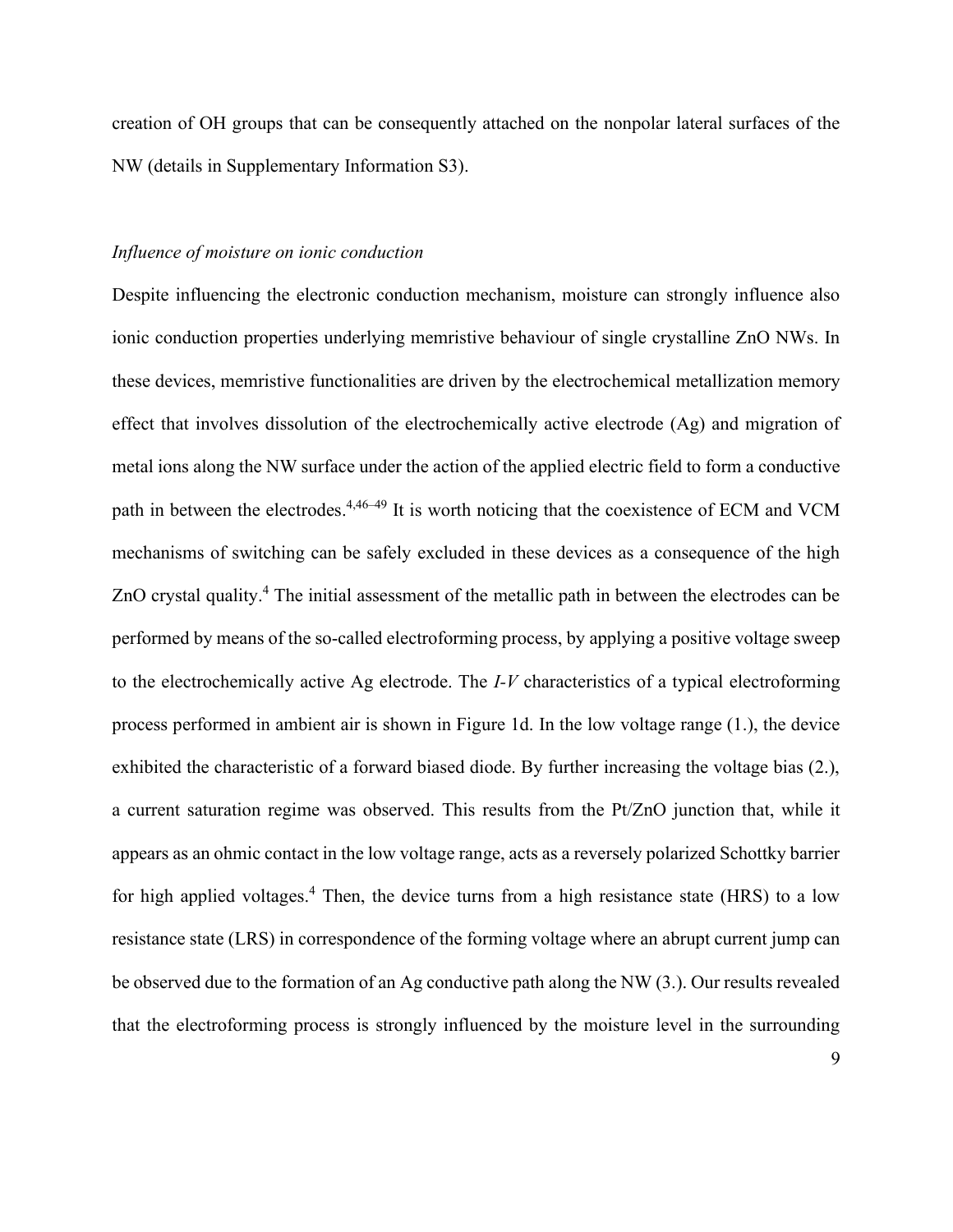environment. In a first experiment, voltage sweeps were applied to a single NW memristive cell with electrode spacing of 376 nm by progressively increasing the amount of moisture in a  $N_2$ environment. While the formation of a conductive path was not possible in case of dry  $N_2$  and relative humidity (RH) of 47%, a current jump testifying a successful electroforming was observed when the humidity content was increased to  $RH = 71\%$  (Supplementary Information S4). In a second experiment, three different NW memristive cells with same electrode spacing (**~** 150 nm) were electroformed at different moisture levels. Results reported in Figure 1e revealed that devices measured at higher moisture level exhibited a severe reduction of the forming voltage. Indeed, the forming voltage decreased from about 11.6 V to 9.4 V and 6.6 V passing from dry  $N_2$  to RH = 48 % and RH = 71 %, respectively. Last, the forming voltage measured in dry  $N_2$  or at RH = 70% as a function of electrode spacing for different single NW devices is reported in Figure 1f. Besides an expected decrease of the forming voltage by decreasing the electrode spacing, a substantial reduction of the forming voltage was observed for devices electroformed at  $RH = 70$ %. All these results unequivocally show that moisture strongly influences the electroforming process, evidencing a substantial reduction of the forming voltage by increasing the moisture level in the surrounding environment. It is worth noticing also that all electroforming processes were performed by applying a voltage sweep rate of 0.7 V/s, since the voltage sweep rate applied to the NW device was observed to strongly influence the forming voltage, as discussed in our previous work.<sup>4</sup> In summary, the electroforming voltage can be modified and engineered by: *i)* tuning the electric field in between electrodes by adjusting the electrode spacing, *ii)* regulating the device kinetics by regulating the voltage sweep rate of stimulation, and *iii)* by tuning the ionic conduction mechanism by adjusting the level of moisture as discussed in the following.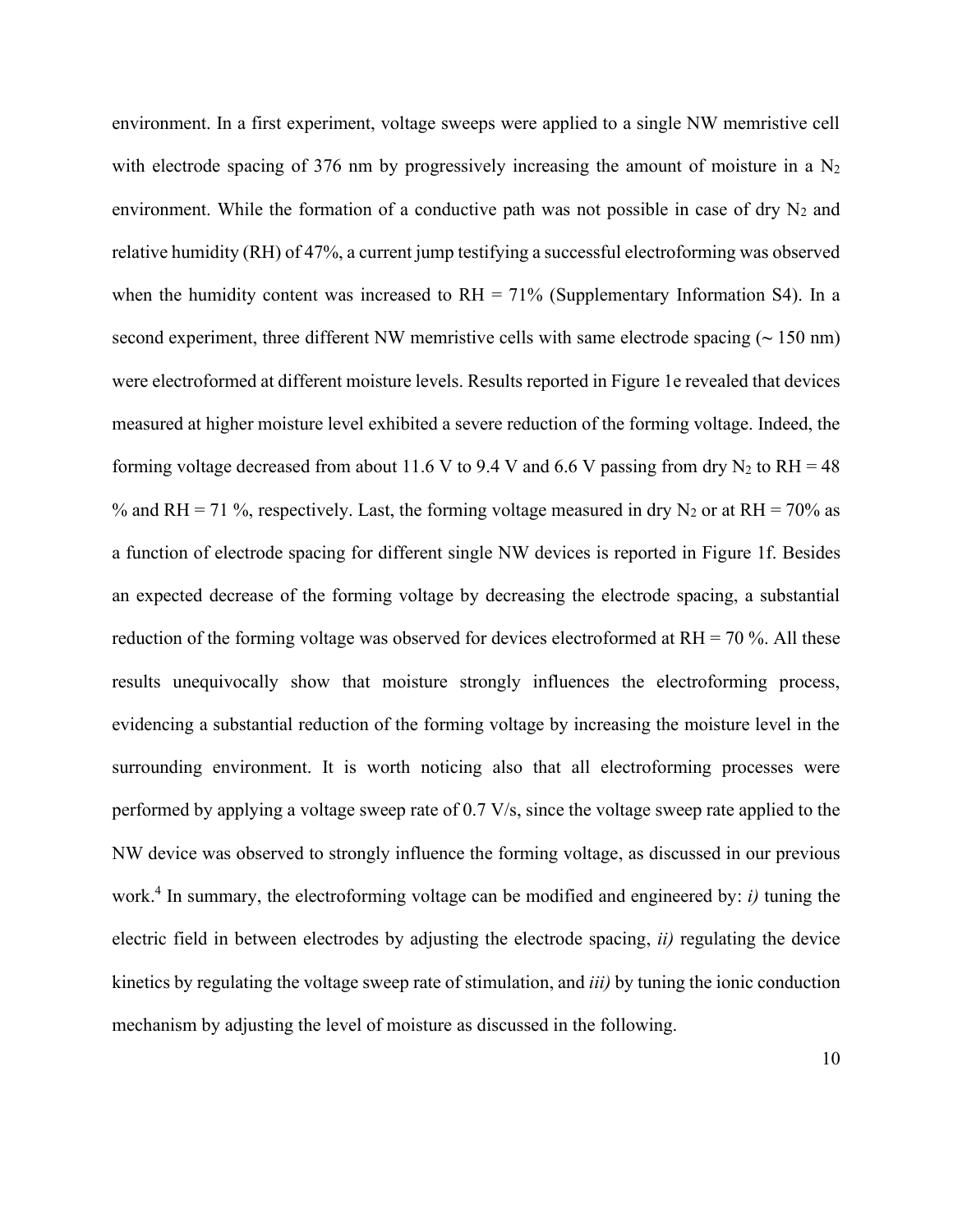

Figure. 1. ZnO NW based memristive device and influence of moisture on electroforming. (a) SEM image of NW arrays after the growth process (scale bar, 500 nm) and (b) detail of a single ZnO NW with hexagonal shape grown along the [0001] polar direction (scale bar, 40 nm) (c) Schematic representation of a single NW based memristive device with electrical connections in an atmosphere-controlled chamber. (d) Typical electroforming process of a single NW memristive cell in air, evidencing a diode-like behaviour for  $V < 1.5V(1)$ , current saturation regime for higher voltages (2.) and an abrupt change in resistance due to the formation of an Ag conductive path (3.). (e) Comparison of the electroforming curves of NW memristive cells with same electrode spacing  $\sim$  150 nm) in N<sub>2</sub> environment at different levels of moisture showing a reduction of the forming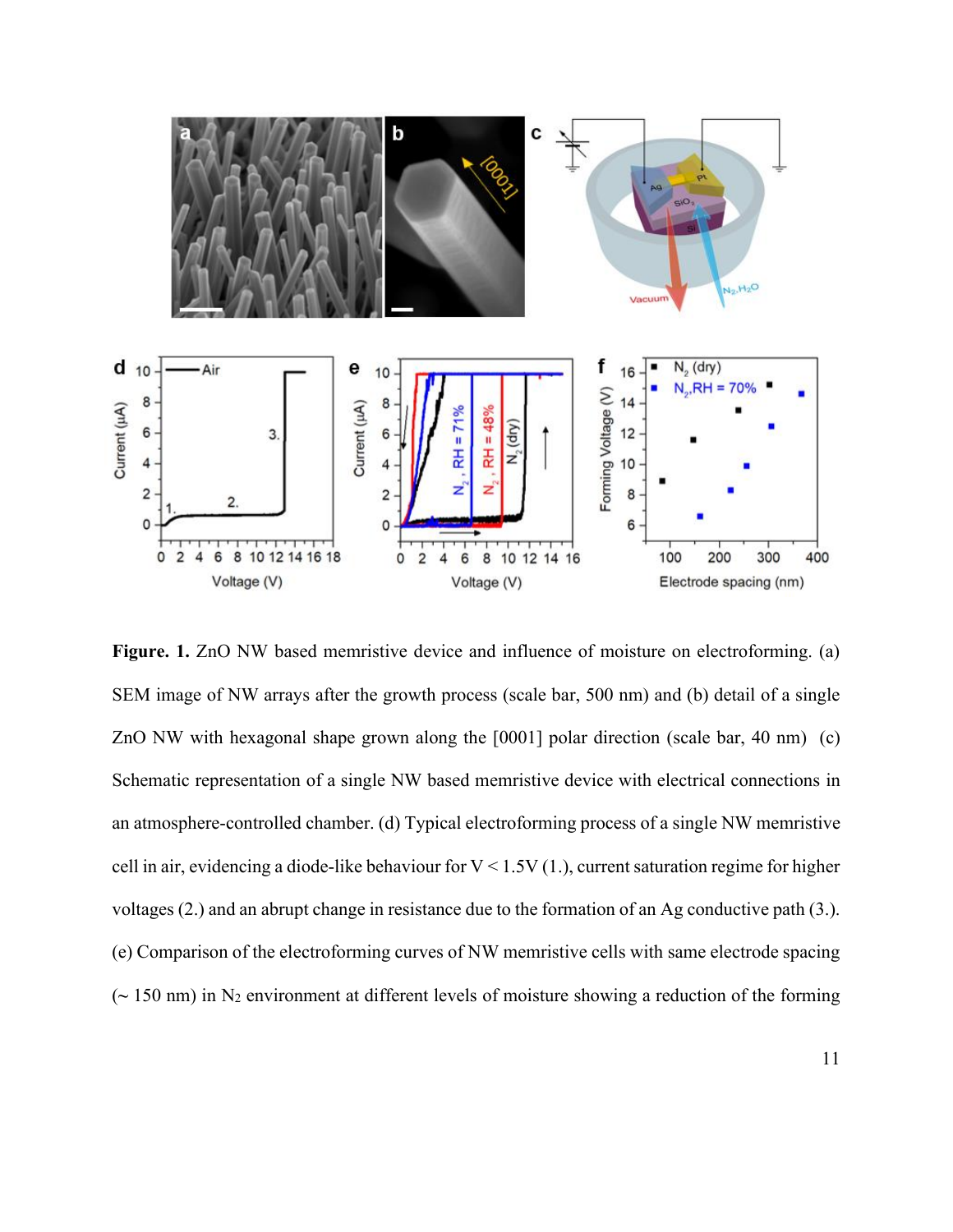voltage in devices electroformed at higher levels of RH. (f) Electroforming voltage as a function of electrode spacing for different devices electroformed in  $N_2$  environment in dry conditions and at  $RH = 70$ %, revealing a substantial reduction of the forming voltage in devices electroformed in presence of moisture. Electrical measurements were performed at room temperature.

#### *Influence of moisture on resistive switching behavior*

Electroforming represents the ideal process for investigating the influence of moisture on the ionic transport mechanism since the device is initially in the pristine state and no metallic clusters are present on the NW surface. This means that ionic migration has to proceed along all the electrode spacing before observing a change in the device resistance. However, it is shown here that also subsequent resistive switching cycles, involving the formation/rupture of a metallic path due to the migration of Ag<sup>+</sup> ions in between nanoclusters that are present on the NW surface after electroforming, is also affected by the moisture level. After electroforming, the device measured in air exhibited stable bipolar resistive switching characterized by an HRS/LRS ratio > 200, as reported in Fig. 2(a) and (b), respectively. Endurance and retention characteristics of single ZnO NW-based memristive devices in air are reported in our previous work.<sup>4</sup> After 25 cycles in air, the chamber was evacuated and then filled with  $N_2$ . Under dry conditions, the device did not exhibit resistive switching since no SET events were recorded after device stimulation with repeated voltage sweeps as reported in Fig. 2(c). This means that resistive switching is suppressed in absence of moisture, at least by considering the same range of applied voltage. In addition, suppression of resistive switching was directly observed in real time by reducing the moisture content in the surrounding environment over cycling (Supplementary Information S5). It is worth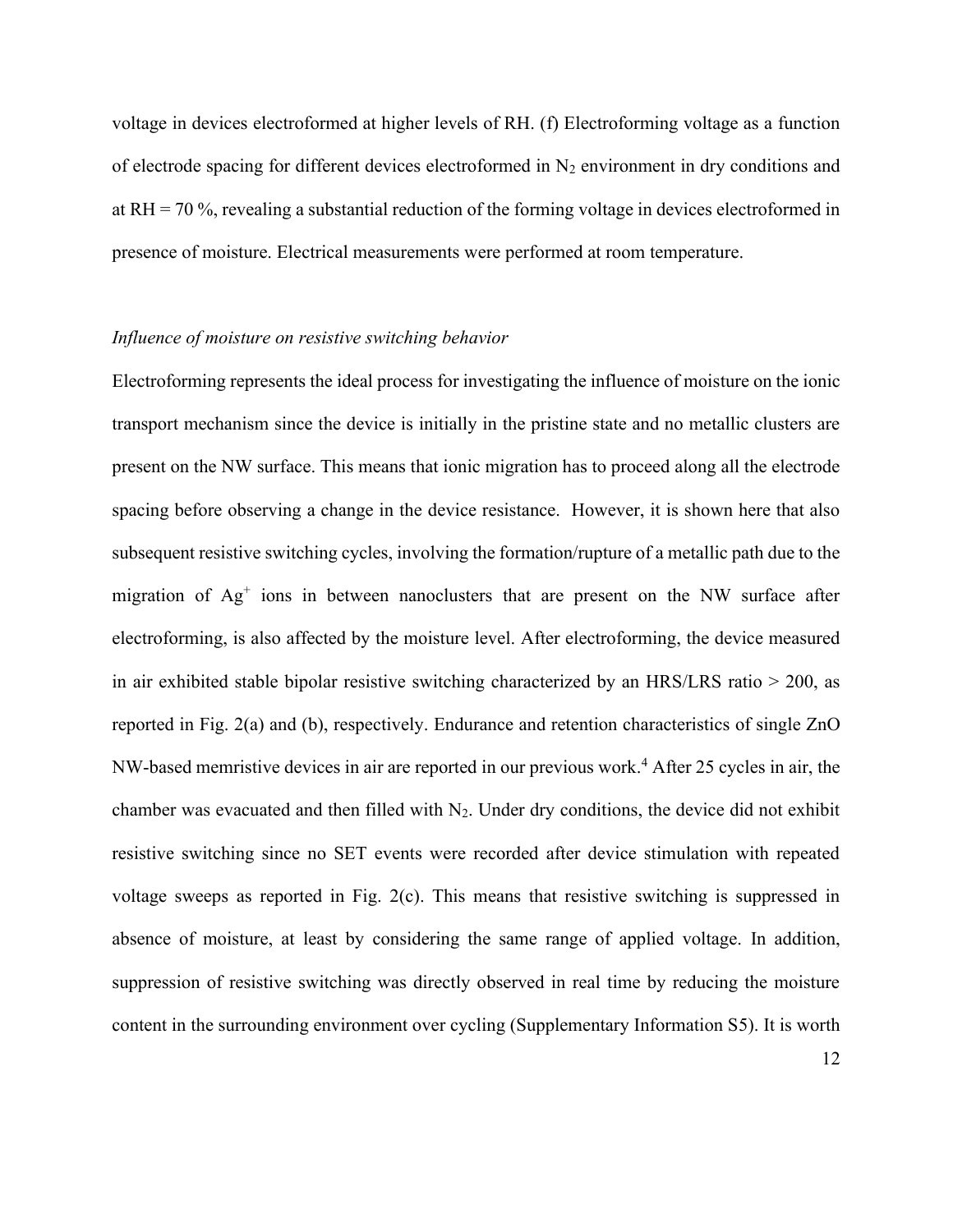noticing that the resistive switching behaviour suppressed in dry conditions can be restored by exposing the device again to humidity (Supplementary Information S6). All these results reveal that ionic dynamics underlying resistive switching behaviour are strongly influenced by moisture.



13 **Figure 2.** Influence of moisture on resistive switching behaviour. (a) I-V characteristics showing bipolar resistive switching behaviour of a single ZnO NW in air (RH  $\approx$  30 %) and (b) corresponding HRS and LRS values over cycling extrapolated at a reading voltage of 0.4 V. (c) I-V characteristics of the same device in dry air  $(N_2$  environment) showing suppression of the resistive switching behaviour. In both cases, the device was stimulated by means of 25 DC voltage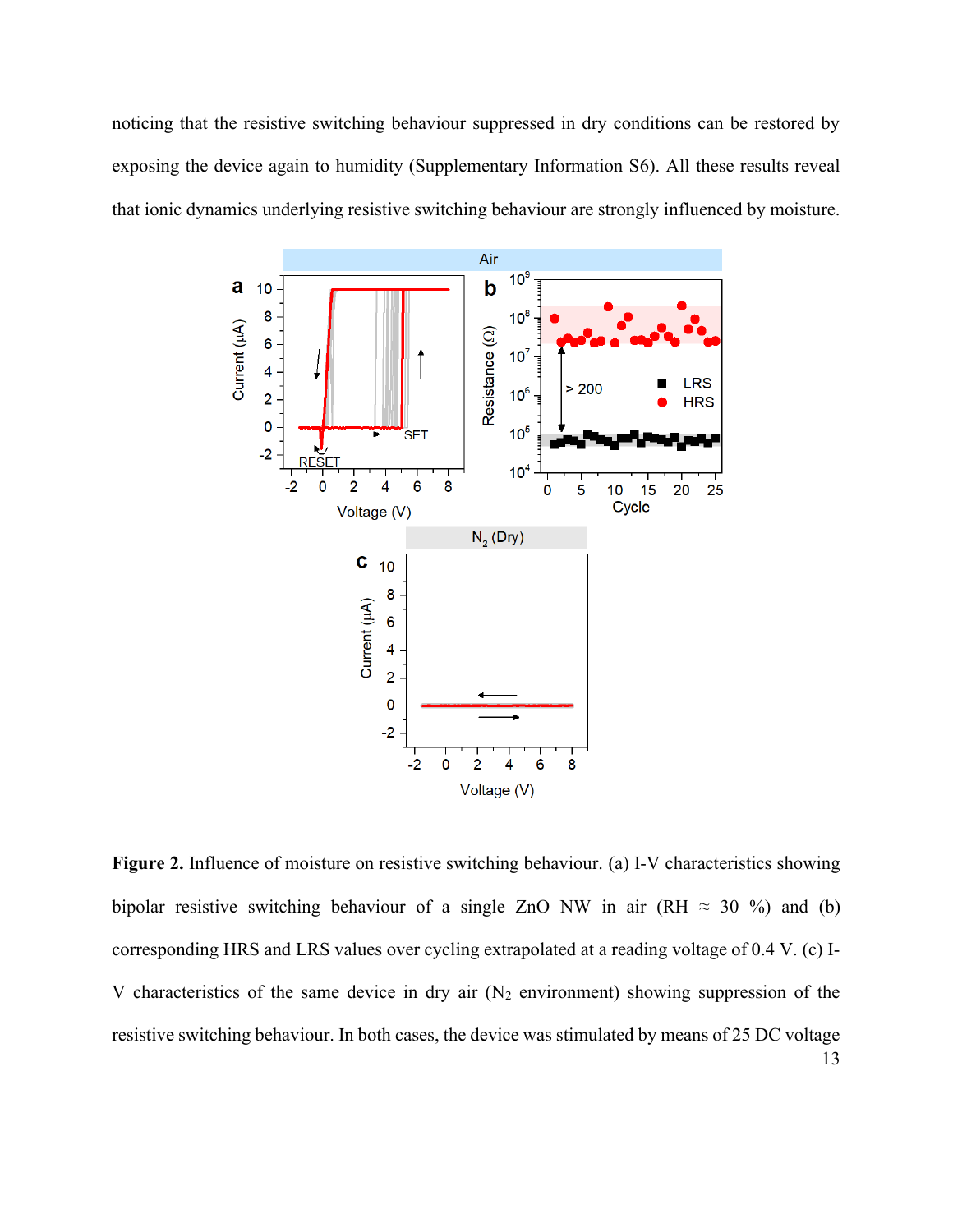sweeps in the voltage range -1.5/8 V. Electrical measurements were performed at room temperature.

#### *Morphological changes of the device after switching events*

Due to the planar structure of the single NW memristive device and to the restriction of ionic migration on the crystalline surface, ionic transport properties can be directly investigated by analyzing the morphology of the conductive path after resistive switching. While the pristine device exhibited a clean surface (Fig. 3(a)), nanoclusters were observed on the ZnO crystalline surface after resistive switching events (Fig. 3b). In particular, a high resolution SEM image acquired with secondary electrons (SE) revealed details on the nanoclusters size and distribution (Fig. 3c), while imaging with backscattered electrons (BSE) was used to provide information on the nanocluster composition (Fig. 3d). Being BSE imaging highly sensitive to differences in atomic number making possible a differentiation of metals based on contrast, it can be observed that the brilliance of nanoclusters is comparable to the brilliance of the Ag electrode, confirming that these nanoclusters are made of Ag. Note that these observations are in accordance with previous TEM and EDS analysis, 4 corroborating the previously discussed switching mechanism. Interestingly, Ag nanoclusters were observed to be mainly accumulated near the Ag electrode suggesting a conductive filament growth from the electrochemically active electrode towards the inert counter electrode. This filament growth dynamics are typical of memristive systems characterized by low cation mobility, where  $Ag^+$  ions transport represents a rate limiting process for the conductive path formation.50,51 Moreover, it is important to point out that the interaction of water molecules with the ZnO surface can be responsible for corrosion of the crystalline oxide.<sup>39,52</sup> However, while ZnO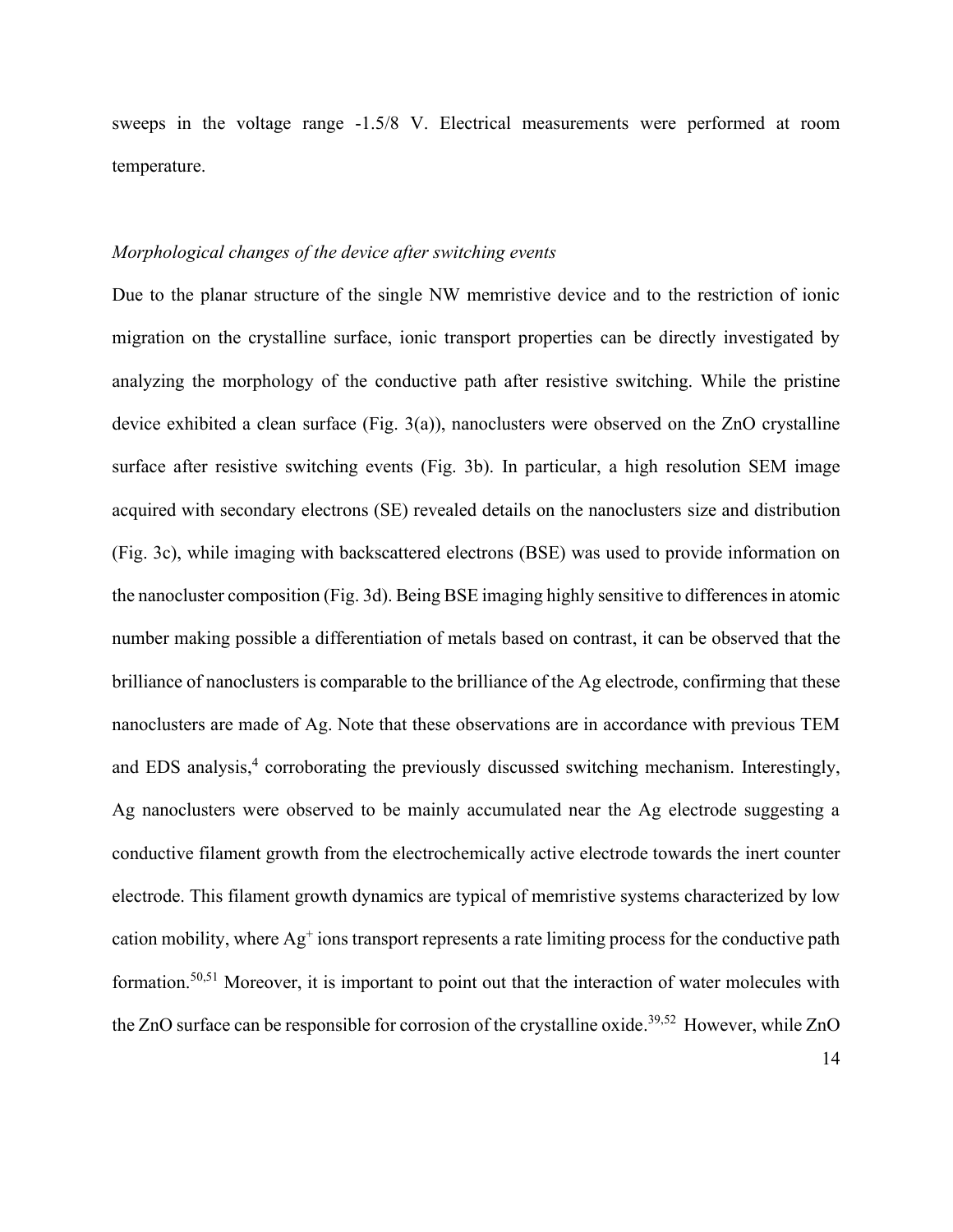NWs after prolonged immersion in liquid water exhibited a wrinkled and corroded surface (Supplementary Information S7), no significant corrosion effects were observed by exposing ZnO NWs to moisture and the smooth surface was preserved.



**Figure. 3.** Change of device morphology after resistive switching. Scanning Electron Microscopy (SEM) image of (a) a single ZnO NW memristive device in the pristine state and (b) the same device after resistive switching (scale bars, 500 nm). Enlarged view of the device after resistive switching acquired with (c) secondary electrons and (d) backscattered electrons showing the presence of Ag nanoclusters on the ZnO crystalline surface accumulated mainly near the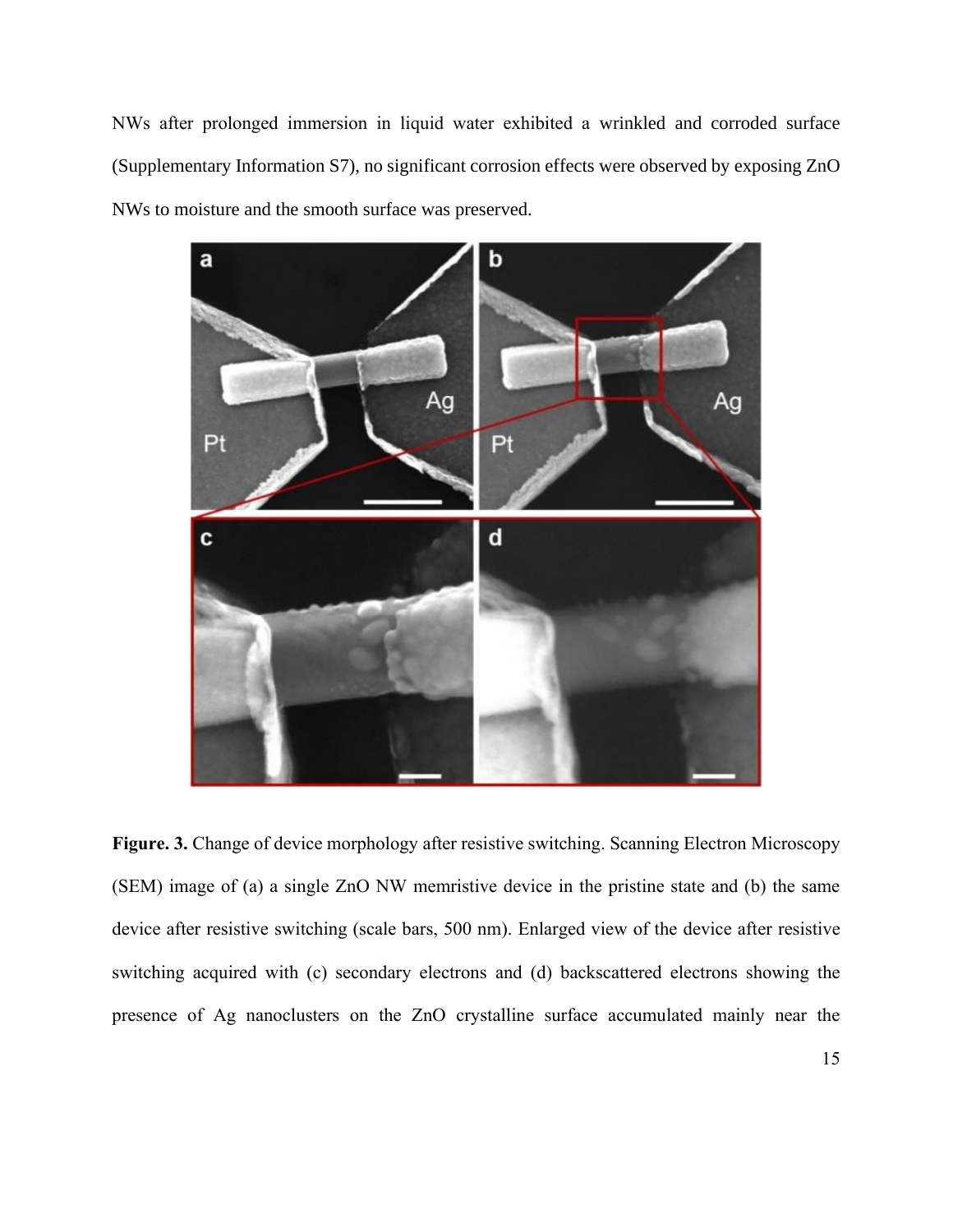electrochemical active Ag electrode as a consequence of the low cation mobility (scale bars, 100 nm).

#### *Density Functional Theory (DFT) simulations*

In the following, we provide an atomistic characterization of the drift process of Ag atoms on top of ZnO crystalline NW by means of Density Fuctional Theory (DFT) simulations with the objective of understanding whether the presence of moisture molecules on the NW surface affects the silver rate of diffusion. The details of the simulations are provided in the methods section. We simulated the crystalline nanowire surface in two conditions: bare (Fig. 4a and b)) and with 1 monolayer (ML) of water (Fig. 4(c,d)) adsorbed, as representative, respectively, of the dry and high humidity conditions. A high water pressure is, indeed, likely to cause the water molecules to adsorbe at the NW surface. According to our calculations, the molecules attach on the Zn atoms belonging to the topmost surface layer (see Figure 4c and 4d), in agreement with previous studies on ZnO surfaces.<sup>53</sup> One of the two hydrogen atoms of water forms a hydrogen bond with the NW oxygen surface atom while the other is H-bonded to nearby  $H_2O$  molecule. Intermediate humidity stages will be likely characterized by bare and covered patches of different sizes. The different degree of humidity will determine in general the amount of adsorbed water on the surface.

For both bare and water covered surfaces, we performed a PES for the adsorption of a single silver atom on the NW (1-100) non-polar lateral surfaces. The PES reveals the presence of diffusion barriers for Ag atom along the NW axes and allows quantifying how likely the diffusion process is to occur as previous studies have shown.<sup>49,54</sup> In the bare surface case, an analysis of Figure 4b shows that for the diffusion of Ag atoms in the growth direction of the NW [0001], two barriers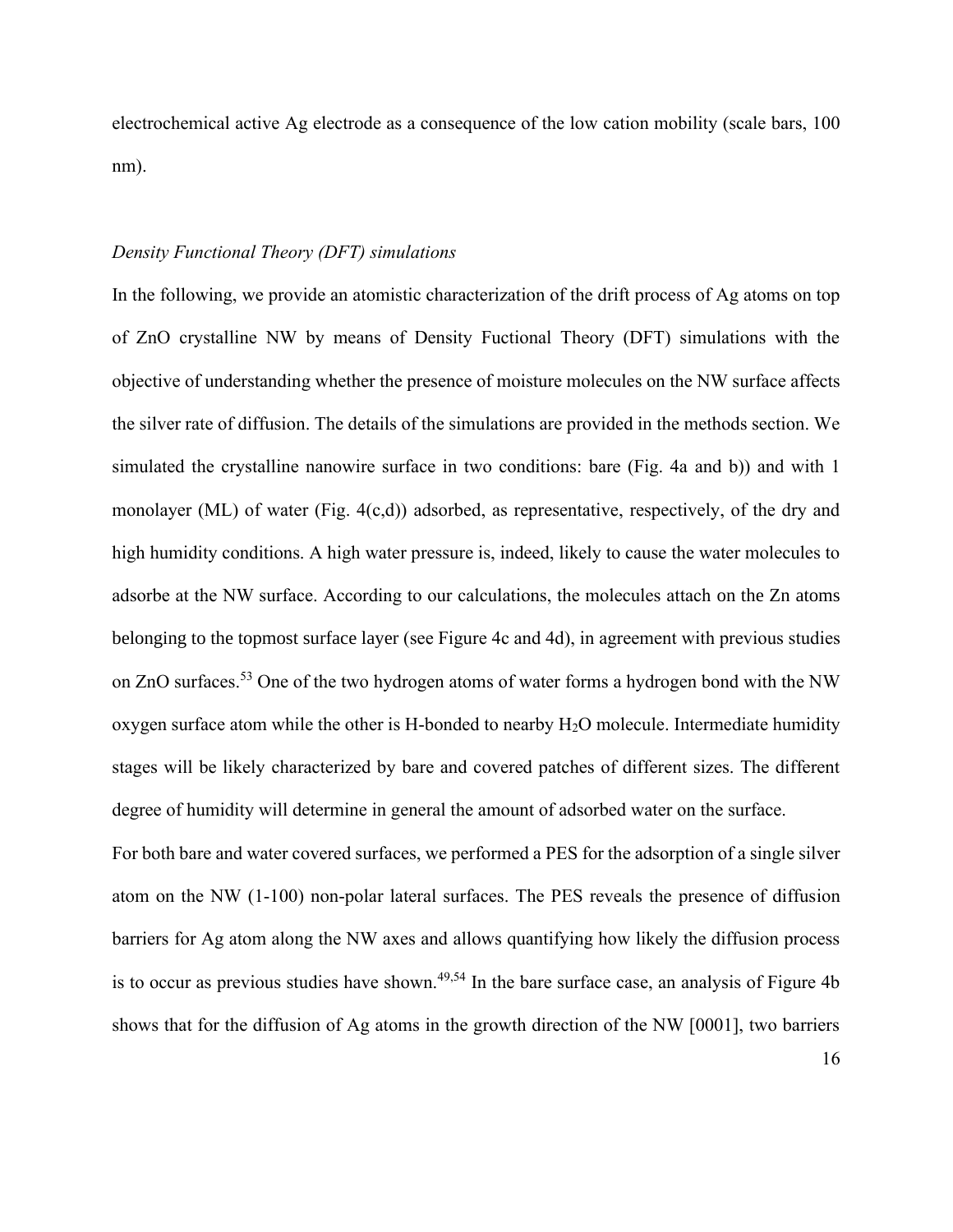must be overcome: a smaller one (0.03-0.17 eV depending on the direction of motion) and a larger one (0.64-0.78 eV). Notably, the largest one is located by the topmost Zn surface atoms which interacts repulsively with Ag, being both metal species positively charged. The barrier represents the rate limiting step of the drift process in vacuum. A representation of the diffusion path along the [0001] direction on the bare surface is shown in the Figure 5a-e where it is possible to see the Ag atom moving on top of the ZnO surface. From the most stable position (Figure 5a) located within a ZnO surface ring, the silver atom moves toward the Zn highest row (b-c) which, as said, constitutes the primary obstacle for the diffusion. In the following steps (d-e) the adatom moves on top of uppermost lying Zn-O dimer in order to reach the next ZnO ring. In these positions the energy is lowered by the interaction with the surface oxygen atom. Concerning the perpendicular [1120] direction, there is no barrier preventing the lateral motion of silver atoms.

When the surface is covered by water, the diffusion mechanism changes drastically as indicated by the altered PES. Unlike the bare case where the barriers are quite flat in the [1120] direction, the PES profile is highly uneven as consequence of the adsorbed  $H_2O$  molecules orientation. As it can be seen in Figure 4d, when the Ag atoms are on the left side of a water molecule, the PES is particularly flat. This result can be understood by looking at the Ag as it moves in the [0001] direction (in Figure 5f-j). The metal atom almost never closely interacts directly with the surface, but it rather travels on top of the adsorbed water molecules. A bond is formed between the silver atom and water molecules which, in turn, split into OH<sup>-</sup> and H<sup>+</sup>. An Ag-OH complex, bound to the surface, is formed while the remaining  $H^+$  attaches to one of the oxygens of the ZnO NW surface (compare Figure 5g and h). Because of the presence of the water molecules, when drifting in the electric field direction ([0001]), the silver atom avoids the repulsive interaction with the outmost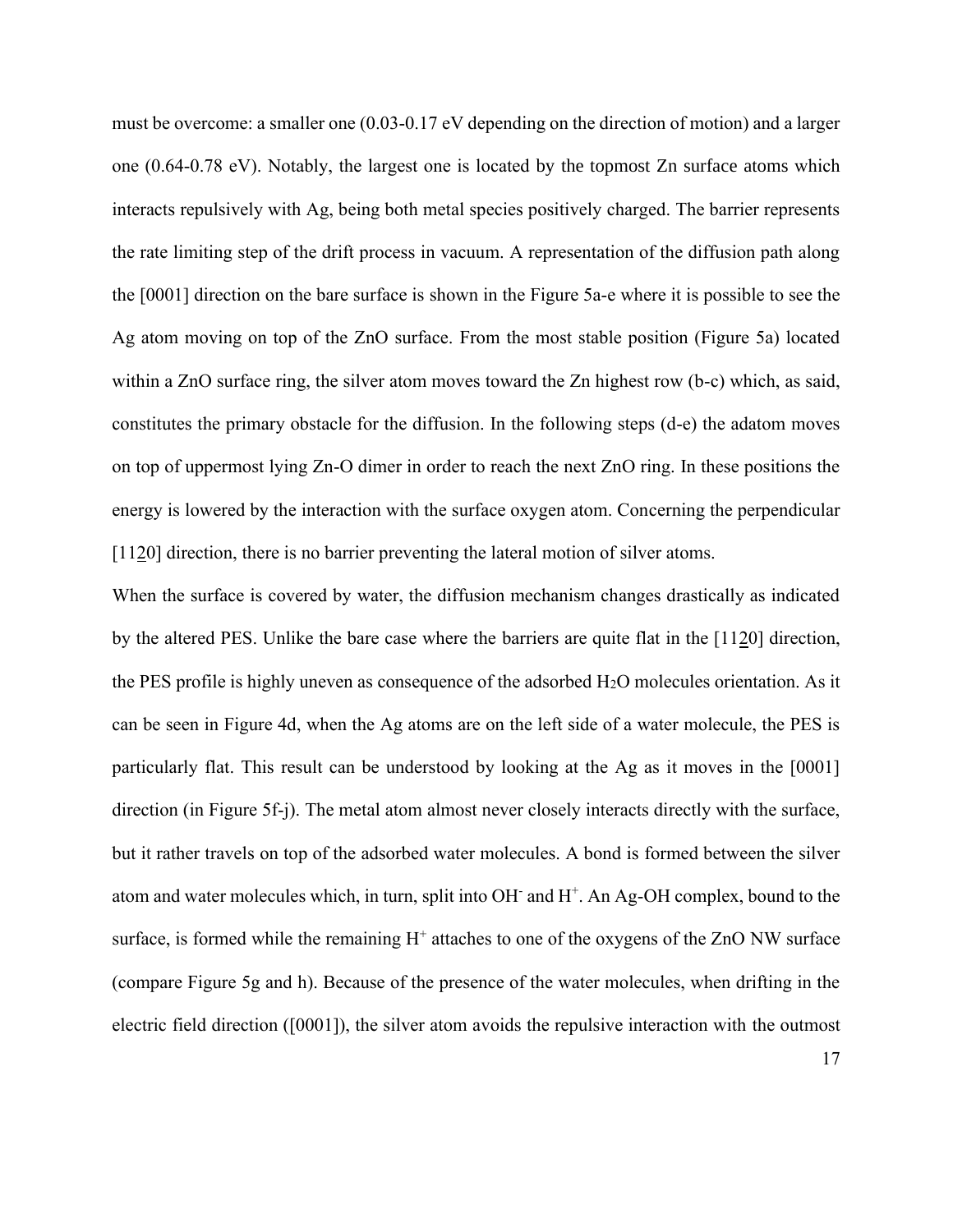Zn layer (Figure 5i) and, thus, the energy profile is rather flat as seen in Figure 4d. The limiting barrier is only 0.33 eV; the highest energy configuration corresponds to a highly stretched Ag-OH complex (see Figure 5g). If, instead, the silver atom moves on the right side of the adsorbed water molecules, the complex cannot be formed so the PES presents much higher energy maxima.

The moisture has, therefore, a crucial effect on the switching process of ReRAM devices enabling their operations thanks to the aiding effect of the water molecules covering the NW surface. A drastic change in the diffusion mechanism is observed. In absence of moisture, surface Zn atoms suppress the movement of the adsorbed Ag atoms hampering ionic dynamics responsible for resistive switching. In contrast, when the humidity, and thus the surface coverage with water molecules, is high enough to ensure a percolation path where the Ag atoms can readily travel on top of the adsorbed water molecules avoiding the repulsive Ag-Zn interaction, the device is easily formed, as the diffusion barrier will be significantly lowered by the presence of water molecules. Moreover, it should be pointed out that the here proposed water-mediated ionic migration mechanism with enhanced diffusion of  $Ag<sup>+</sup>$  in a humid medium holds also in presence of dissociated water or hydroxyl groups on the ZnO surface resulting from water electrolysis. Indeed, the major effect of the adsorbed water is to avoid the repulsive interaction between the moving Ag atom and the topmost Zn atom. This is achieved by dissociation of water into  $OH^* + H^*$  (where  $\dot{ }$ indicates a bond with the surface). The OH' dangling bond is saturated by the Ag atom moving in the direction of the electric field ([0001]). As the OH group is located exactly between the Ag and the topmost Zn, the repulsive interaction between them is negated. Because the single H• adsorbed on the surface plays no role, we can assume that the same mechanism holds for a surface covered with only OH groups. Based on these results, electrolysis is suggested not to influence ionic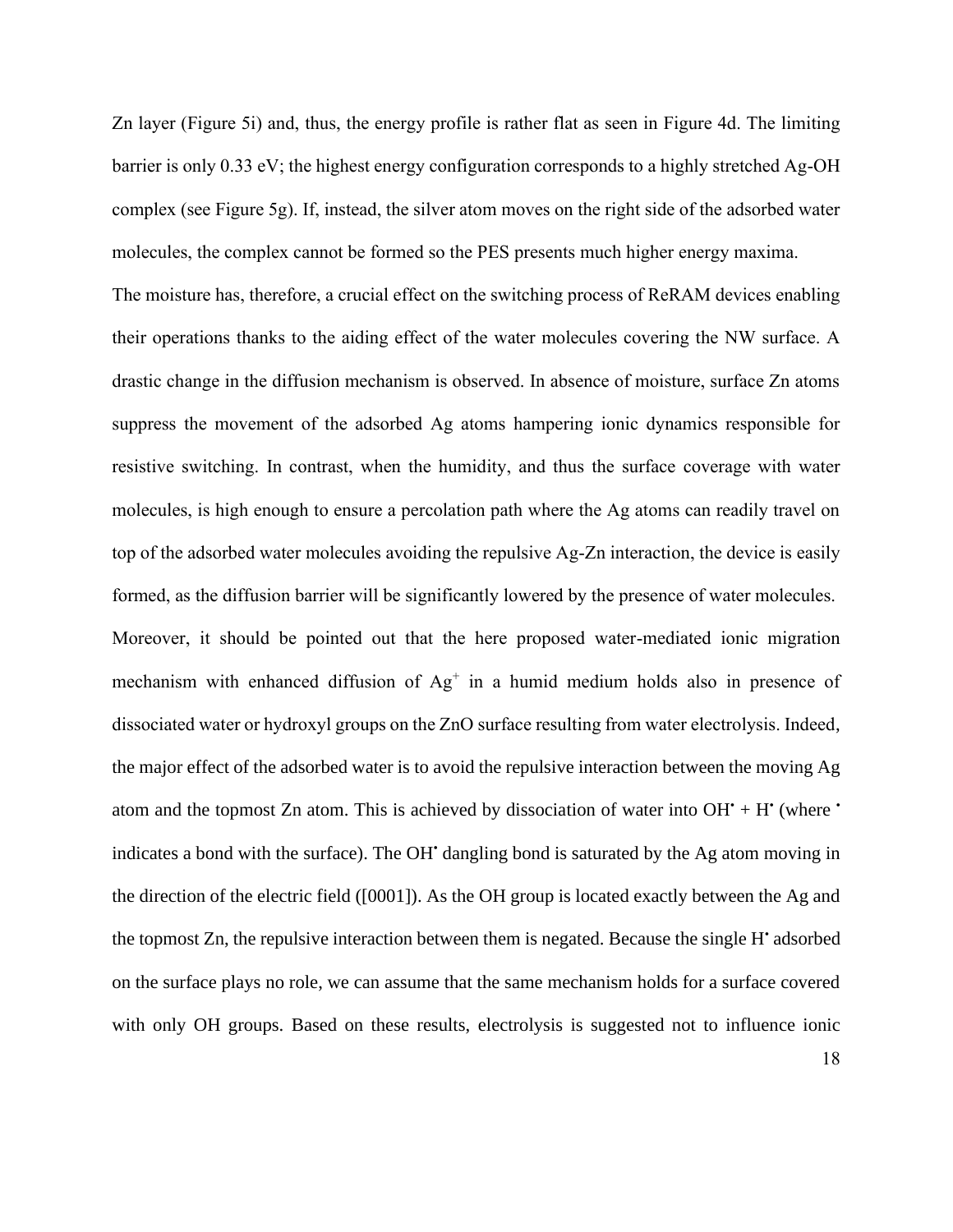conduction mechanism even if it is not possible to exclude that this effect can be involved in regulating the memristive cell electrochemistry participating in the counter electrode reaction as reported in thin-film based devices,<sup>19,21,23</sup> even if in our case we did not observed any bubbles or deformation of metallic electrodes related to electrolysis phenomena. Last, it should be remarked that moisture is expected to support corrosion of the Ag conductive path after its formation (i.e. in the ON state), leading to an expected poorer retention characteristic of the device.<sup>19</sup>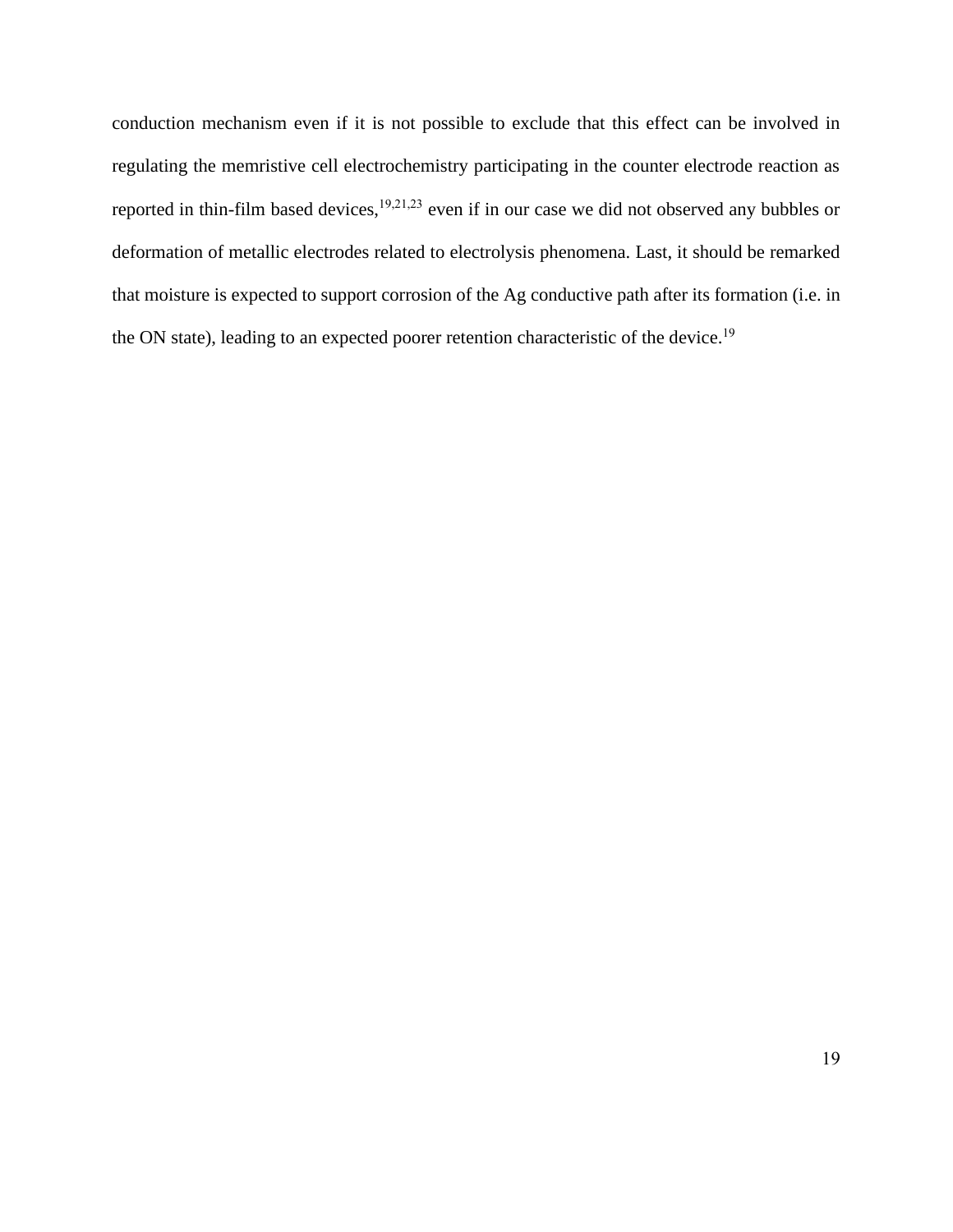

**Figure 4.** Theoretical investigation of the effect of adsorbed water on electric field assisted Ag ions migration. Left side: ball and stick representation of a silver atom adsorbed on the ZnO NW bare (1-100) surface (a) and on the ZnO NW (1-100) surface with 1 ML of adsorbed water molecules (c) in a side view. Zinc, oxygen, hydrogen and silver atoms are represented respectively in magenta, red, cyan and gray. In panel (a), 1°, 2° and 3° dashed line indicate the position of, respectively, the topmost, second highest and third highest ZnO layers, respectively. Right side: top view and related potential energy surface for the adsorption of a silver atom on top of a bare ZnO (1-100) surface (b) and on the water covered ZnO (1-100) surface (d) where the color bar was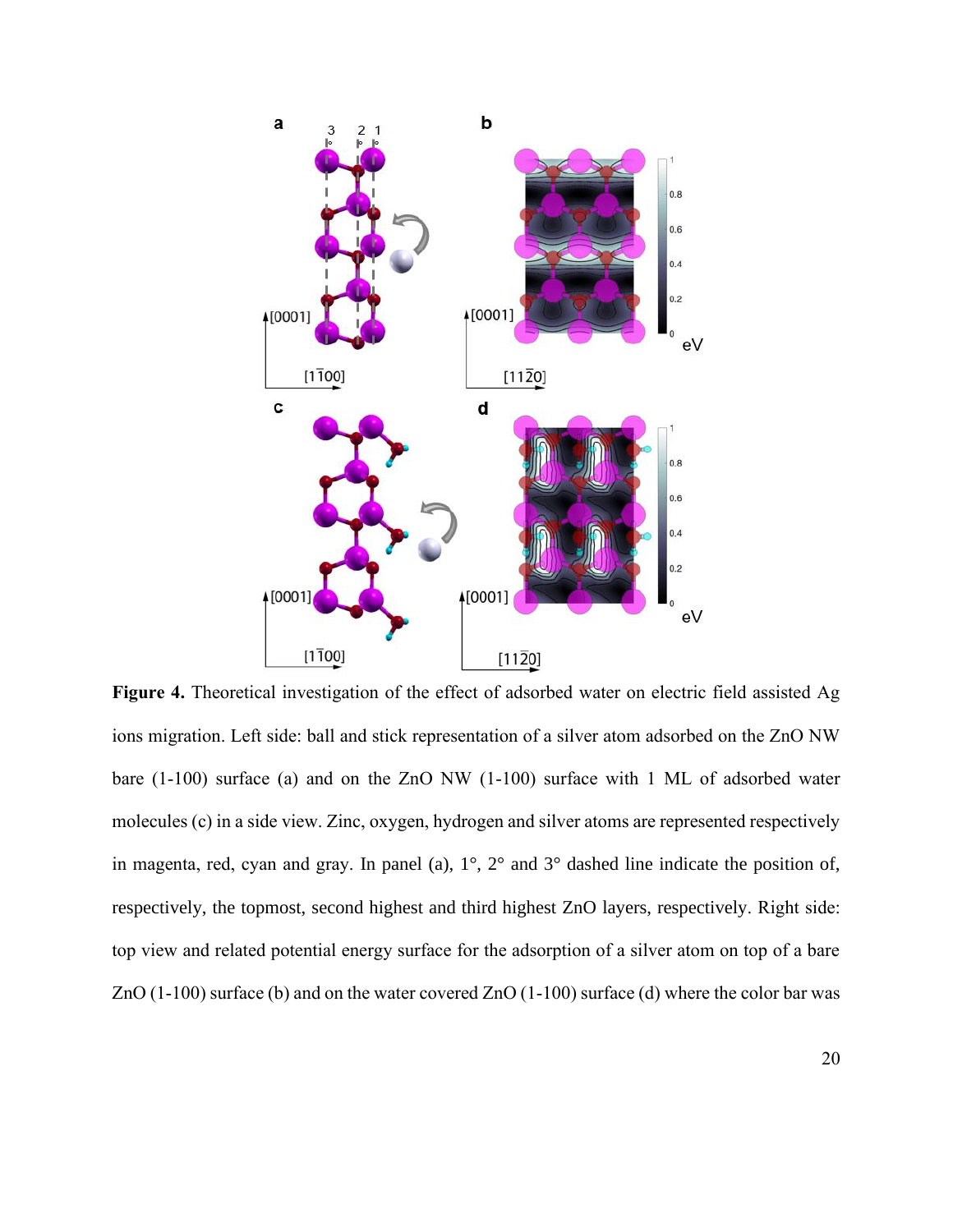truncated to 1 eV and the zero energy was set to the lowest adsorption energy. Contour lines are plotted every 0.2 eV step.



**Figure. 5** Ball and stick representations of the diffusion mechanism of an Ag atom at the bare (ae) and H<sub>2</sub>O covered (f-j)  $ZnO(1100)$  surface in the [0001] direction (side view). Zinc, oxygen, hydrogen and silver atoms are represented respectively in magenta, red, cyan and gray. When moving on the  $H_2O$  covered surface  $(f-<sub>i</sub>)$ , the silver atom is always attached to a water molecule. This Ag-H2O bond has the double effect of flattening the PES and preventing the repulsive interaction between Ag and the surface Zn atoms.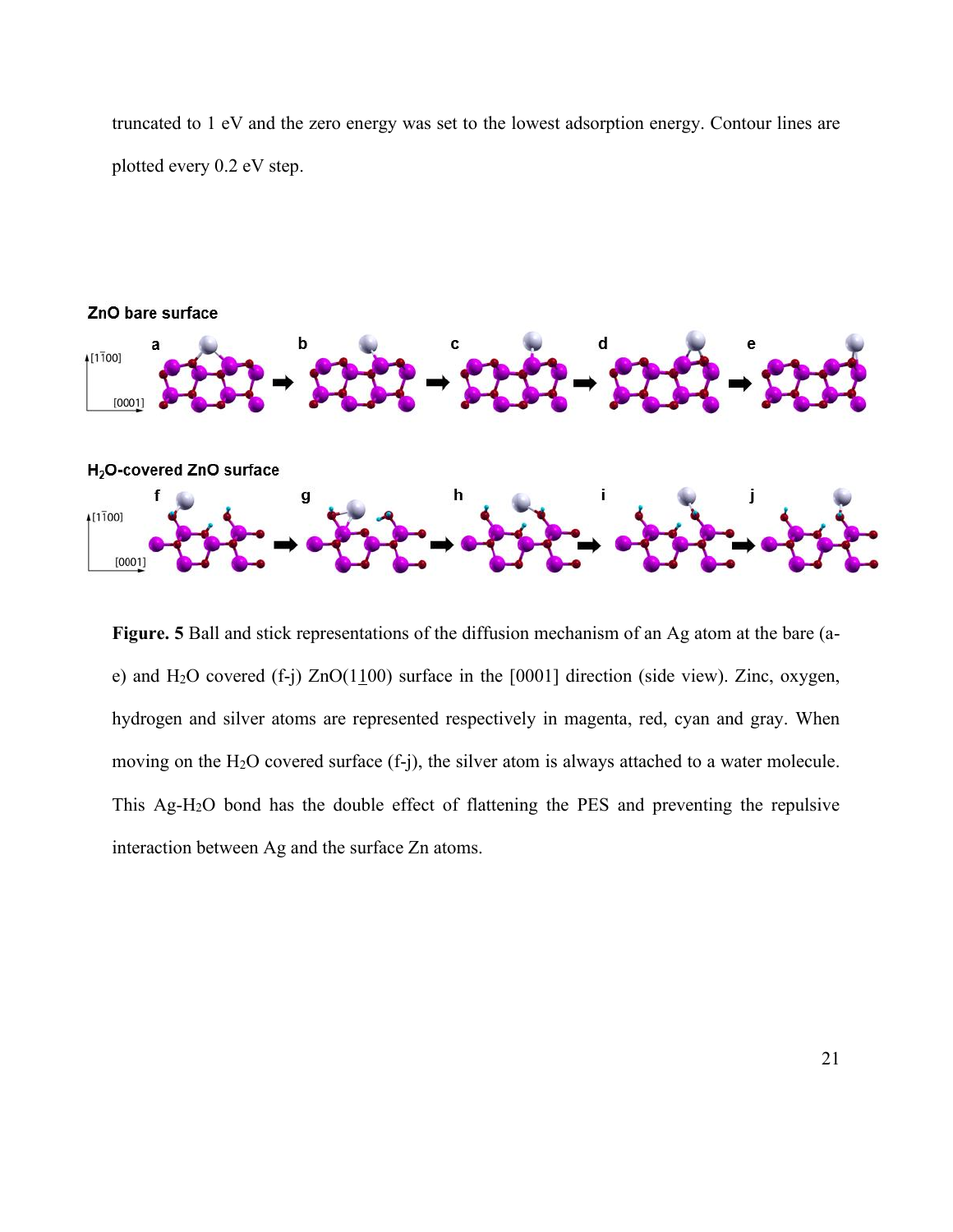#### **CONCLUSIONS**

In conclusion, we have experimentally and theoretically demonstrated the complex influence of moisture on ionic dynamics and electronic properties in a single crystalline ZnO NW memristive model system. Adsorbed moisture decreases the electronic conductivity due to the modification of electronic surface properties, but decreases the forming voltage and ensures reliable device operation due to the influence on nanoionic processes underlaying resistive switching effects. DFT calculations have shown that water molecules on the NW surfaces are responsible for a severe decrease of the diffusion barrier of  $Ag<sup>+</sup>$  ions along the NW axis, facilitating the conductive filament formation. These results revealed the dual nature of adsorbed water molecules from ambient, playing a fundamental role in regulating the resistive switching mechanism.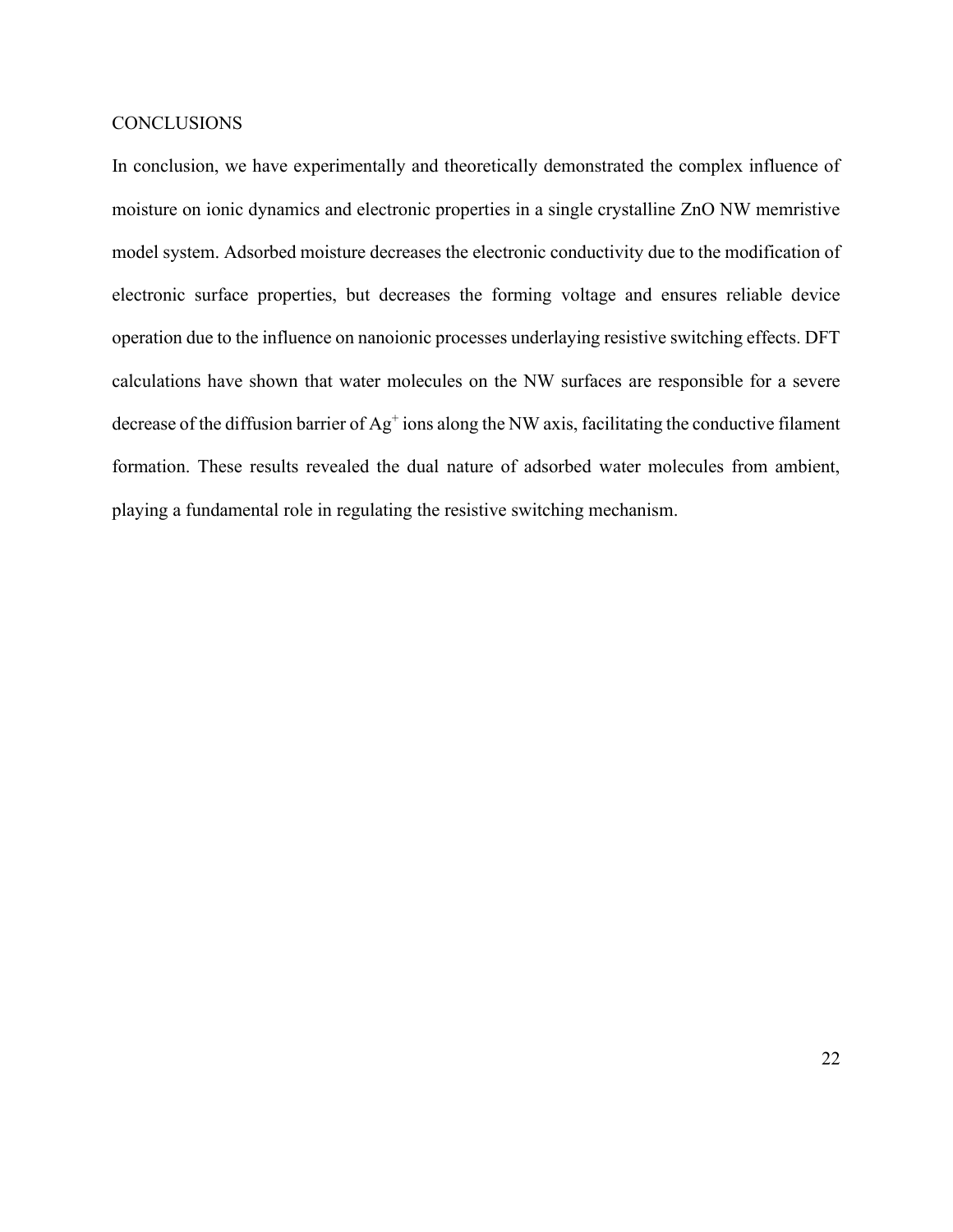# ASSOCIATED CONTENT

**Supporting Information**. As-grown ZnO NWs; Effect of adsorbed species on electronic transport properties; Influence of moisture on electroforming – additional data; Direct observation of the effect of moisture on resistive switching; Reversibility of resistive switching behavior;

# AUTHOR INFORMATION

# **Corresponding Authors**

Ilia Valov: *i.valov@fz-juelich.de*;

Carlo Ricciardi: [carlo.ricciardi@polito.it](mailto:carlo.ricciardi@polito.it)

‡G.M. and F.R. contributed equally to this work.

# **Notes**

There are no conflicts of interest to declare.

# ACKNOWLEDGMENTS

The support by Mauro Raimondo in helping with SEM measurements and by Thomas Poessinger for helping with graphics is gratefully acknowledged. Device fabrication was performed at "Nanofacility Piemonte", a facility supported by the "Compagnia di San Paolo" foundation.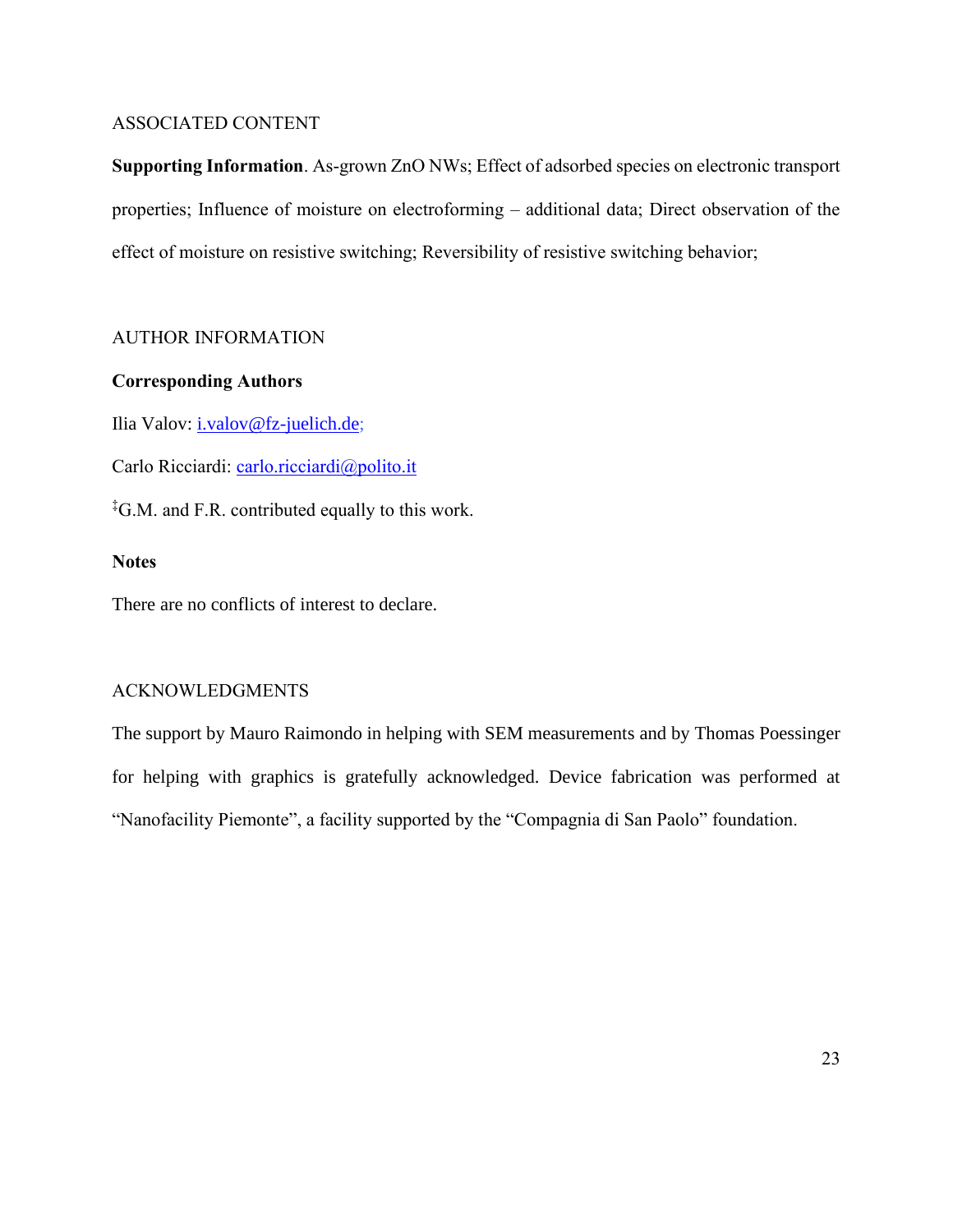#### REFERENCES

- (1) Ielmini, D.; Waser, R. *Resistive Switching - From Fundamentals of Nanoionic Redox Processes to Memristive Device Applications*; Wiley-VCH: Weinheim, 2016.
- (2) Jo, S. H.; Chang, T.; Ebong, I.; Bhadviya, B. B.; Mazumder, P.; Lu, W. Nanoscale Memristor Device as Synapse in Neuromorphic Systems. *Nano Lett.* **2010**, *10* (4), 1297– 1301. https://doi.org/10.1021/nl904092h.
- (3) Wang, Z.; Joshi, S.; Savel'ev, S. E.; Jiang, H.; Midya, R.; Lin, P.; Hu, M.; Ge, N.; Strachan, J. P.; Li, Z.; Wu, Q., Barnell, M.; Li, G.L.; Xin, H.L.; Williams, R.S.; Xia, Q.; Yang, J.J. Memristors with Diffusive Dynamics as Synaptic Emulators for Neuromorphic Computing. *Nat. Mater.* **2017**, *16* (1), 101–108. https://doi.org/10.1038/nmat4756.
- (4) Milano, G.; Luebben, M.; Ma, Z.; Dunin-Borkowski, R.; Boarino, L.; Pirri, C. F.; Waser, R.; Ricciardi, C.; Valov, I. Self-Limited Single Nanowire Systems Combining All-in-One Memristive and Neuromorphic Functionalities. *Nat. Commun.* **2018**, *9* (1), 5151. https://doi.org/10.1038/s41467-018-07330-7.
- (5) Milano, G.; Pedretti, G.; Fretto, M.; Boarino, L.; Benfenati, F.; Ielmini, D.; Valov, I.; Ricciardi, C. Brain‐Inspired Structural Plasticity through Reweighting and Rewiring in Multi‐Terminal Self‐Organizing Memristive Nanowire Networks. *Adv. Intell. Syst.* **2020**, 2000096. https://doi.org/10.1002/aisy.202000096.
- 24 (6) Li, X.; Tang, J.; Zhang, Q.; Gao, B.; Yang, J. J.; Song, S.; Wu, W.; Zhang, W.; Yao, P.; Deng, N.; Deng., L.; Xie, Y.; Qian, H.; Wu, H.; Power-Efficient Neural Network with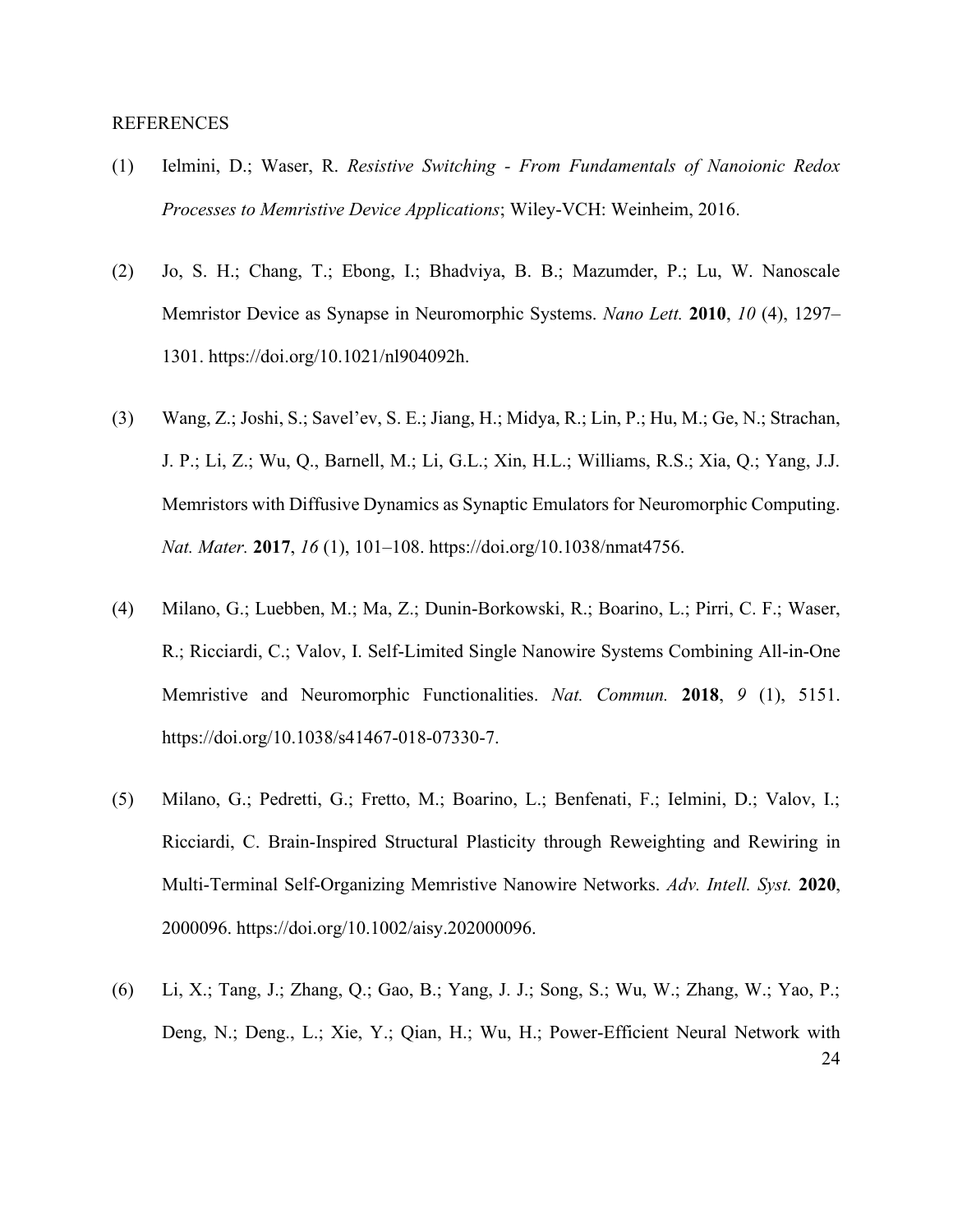Artificial Dendrites. *Nat. Nanotechnol.* **2020**. https://doi.org/10.1038/s41565-020-0722-5.

- (7) Wang, L.; Wang, Z.; Zhao, W.; Hu, B.; Xie, L.; Yi, M.; Ling, H.; Zhang, C.; Chen, Y.; Lin, J.; Zhu, J.; Huang, W. Controllable Multiple Depression in a Graphene Oxide Artificial Synapse. *Adv. Electron. Mater.* **2017**, *3* (1), 1600244. https://doi.org/10.1002/aelm.201600244.
- (8) Prezioso, M.; Merrikh-Bayat, F.; Hoskins, B. D.; Adam, G. C.; Likharev, K. K.; Strukov, D. B. Training and Operation of an Integrated Neuromorphic Network Based on Metal-Oxide Memristors. *Nature* **2015**, *521* (7550), 61–64. https://doi.org/10.1038/nature14441.
- (9) Wang, Z.; Joshi, S.; Savel'ev, S.; Song, W.; Midya, R.; Li, Y.; Rao, M.; Yan, P.; Asapu, S.; Zhuo, Y.; Jiang, H.; Lin, P.; Li, C.; Yoon, J.H.; Upadhyay, N.K.; Zhang, J.; Hu, M.; Strachan, J.P.; Barnell, M.; Wu, Q.; Wu, H., Williams, R.S.; Xia, Q.; Yang, J.J. Fully Memristive Neural Networks for Pattern Classification with Unsupervised Learning. *Nat. Electron.* **2018**, *1* (2), 137–145. https://doi.org/10.1038/s41928-018-0023-2.
- (10) Li, C.; Wang, Z.; Rao, M.; Belkin, D.; Song, W.; Jiang, H.; Yan, P.; Li, Y.; Lin, P.; Hu, M.; Ge, N.; Strachan, J.P.; Barnell,M.; Wu, Q.; Williams, R.S.; Yang, J.J.; Xia, Q. Long Short-Term Memory Networks in Memristor Crossbar Arrays. *Nat. Mach. Intell.* **2019**, *1* (1), 49– 57. https://doi.org/10.1038/s42256-018-0001-4.
- 25 (11) Cai, F.; Correll, J. M.; Lee, S. H.; Lim, Y.; Bothra, V.; Zhang, Z.; Flynn, M. P.; Lu, W. D. A Fully Integrated Reprogrammable Memristor–CMOS System for Efficient Multiply– Accumulate Operations. *Nat. Electron.* **2019**, *2* (7), 290–299.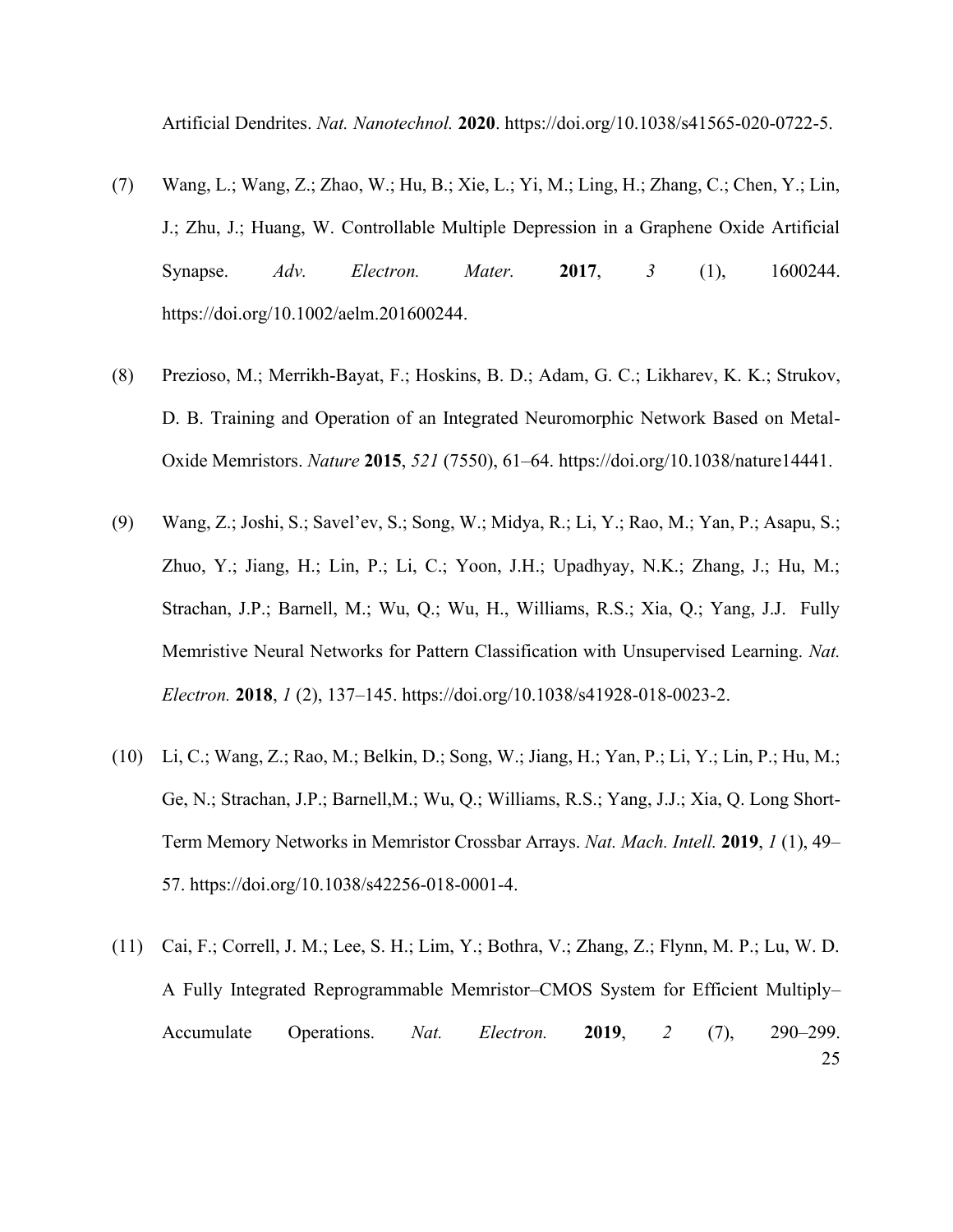https://doi.org/10.1038/s41928-019-0270-x.

- (12) Cai, F.; Kumar, S.; Van Vaerenbergh, T.; Sheng, X.; Liu, R.; Li, C.; Liu, Z.; Foltin, M.; Yu, S.; Xia, Q.; Yang, J. J.; Beausoleil, R., Lu, W.D.; Strachan, J.P. Power-Efficient Combinatorial Optimization Using Intrinsic Noise in Memristor Hopfield Neural Networks. *Nat. Electron.* **2020**, *3* (7), 409–418. https://doi.org/10.1038/s41928-020-0436-6.
- (13) Strukov, D. B.; Snider, G. S.; Stewart, D. R.; Williams, R. S. The Missing Memristor Found. *Nature* **2008**, *453* (7191), 80–83. https://doi.org/10.1038/nature06932.
- (14) Yang, J. J.; Pickett, M. D.; Li, X.; Ohlberg, D. A. A.; Stewart, D. R.; Williams, R. S. Memristive Switching Mechanism for Metal/Oxide/Metal Nanodevices. *Nat. Nanotechnol.* **2008**, *3* (7), 429–433. https://doi.org/10.1038/nnano.2008.160.
- (15) Yang, J. J.; Strukov, D. B.; Stewart, D. R. Memristive Devices for Computing. *Nat. Nanotechnol.* **2013**, *8* (1), 13–24. https://doi.org/10.1038/nnano.2012.240.
- (16) Chen, J.-Y.; Wu, M.-C.; Ting, Y.-H.; Lee, W.-C.; Yeh, P.-H.; Wu, W.-W. Applications of P-n Homojunction ZnO Nanowires to One-Diode One-Memristor RRAM Arrays. *Scr. Mater.* **2020**, *187*, 439–444. https://doi.org/10.1016/j.scriptamat.2020.06.061.
- (17) Ismail, M.; Abbas, H.; Choi, C.; Kim, S. Stabilized and RESET-Voltage Controlled Multi-Level Switching Characteristics in ZrO2-Based Memristors by Inserting a-ZTO Interface Layer. *J. Alloys Compd.* **2020**, *835*, 155256. https://doi.org/10.1016/j.jallcom.2020.155256.
- 26 (18) Waser, R.; Dittmann, R.; Staikov, G.; Szot, K. Redox-Based Resistive Switching Memories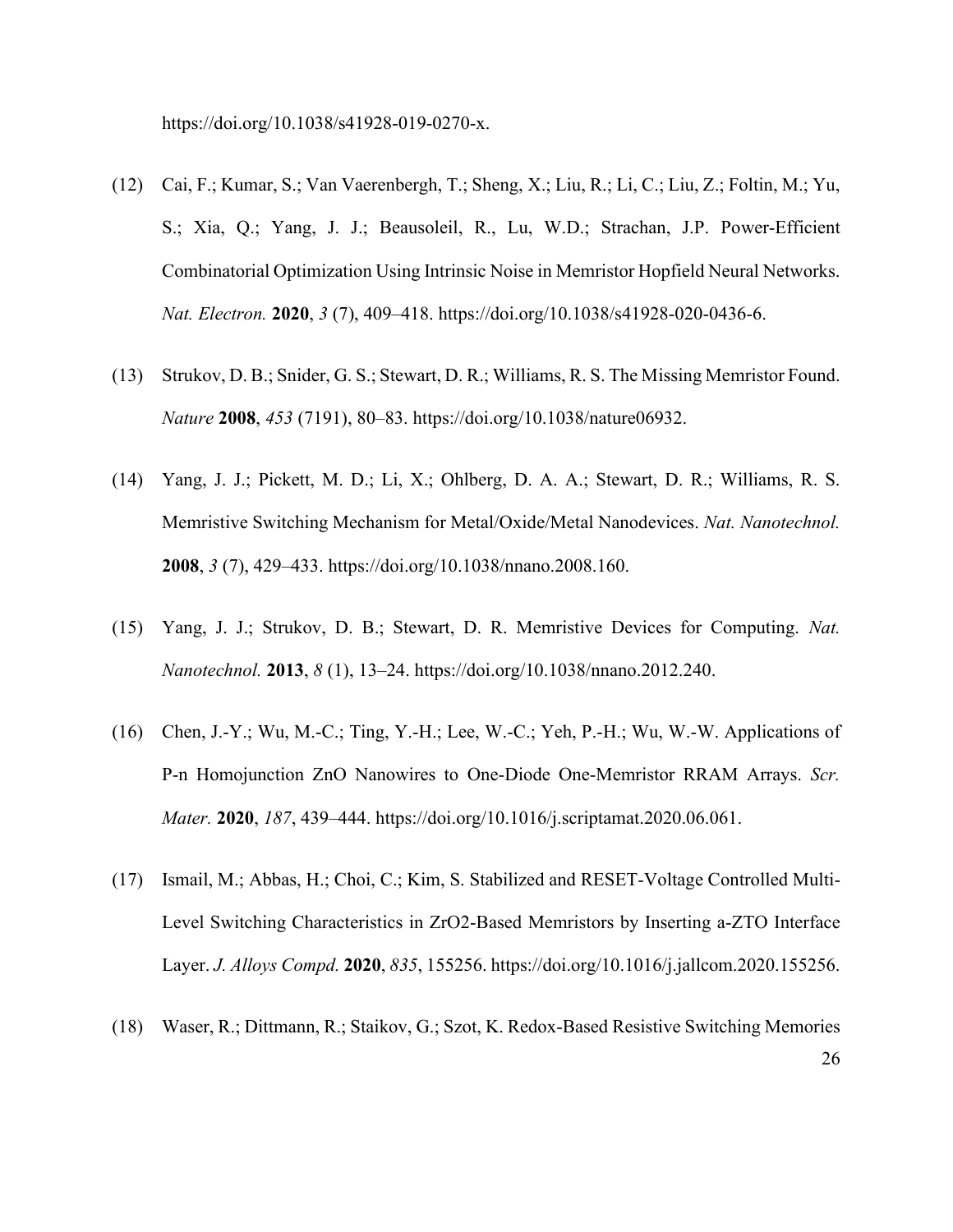- Nanoionic Mechanisms, Prospects, and Challenges. *Adv. Mater.* **2009**, *21* (25–26), 2632– 2663. https://doi.org/10.1002/adma.200900375.

- (19) Valov, I.; Tsuruoka, T. Effects of Moisture and Redox Reactions in VCM and ECM Resistive Switching Memories. *J. Phys. D. Appl. Phys.* **2018**, *51* (41), 413001. https://doi.org/10.1088/1361-6463/aad581.
- (20) Tsuruoka, T.; Terabe, K.; Hasegawa, T.; Valov, I.; Waser, R.; Aono, M. Effects of Moisture on the Switching Characteristics of Oxide-Based, Gapless-Type Atomic Switches. *Adv. Funct. Mater.* **2012**, *22* (1), 70–77. https://doi.org/10.1002/adfm.201101846.
- (21) Tappertzhofen, S.; Valov, I.; Tsuruoka, T.; Hasegawa, T.; Waser, R.; Aono, M. Generic Relevance of Counter Charges for Cation-Based Nanoscale Resistive Switching Memories. *ACS Nano* **2013**, *7* (7), 6396–6402. https://doi.org/10.1021/nn4026614.
- (22) Tao, Y.; Wang, Z.; Xu, H.; Ding, W.; Zhao, X.; Lin, Y.; Liu, Y. Moisture-Powered Memristor with Interfacial Oxygen Migration for Power-Free Reading of Multiple Memory States. *Nano Energy* **2020**, 104628. https://doi.org/10.1016/j.nanoen.2020.104628.
- (23) Lübben, M.; Menzel, S.; Park, S. G.; Yang, M.; Waser, R.; Valov, I. SET Kinetics of Electrochemical Metallization Cells: Influence of Counter-Electrodes in SiO 2 /Ag Based Systems. *Nanotechnology* **2017**, *28* (13), 135205. https://doi.org/10.1088/1361- 6528/aa5e59.
- (24) Lübben, M.; Wiefels, S.; Waser, R.; Valov, I. Processes and Effects of Oxygen and Moisture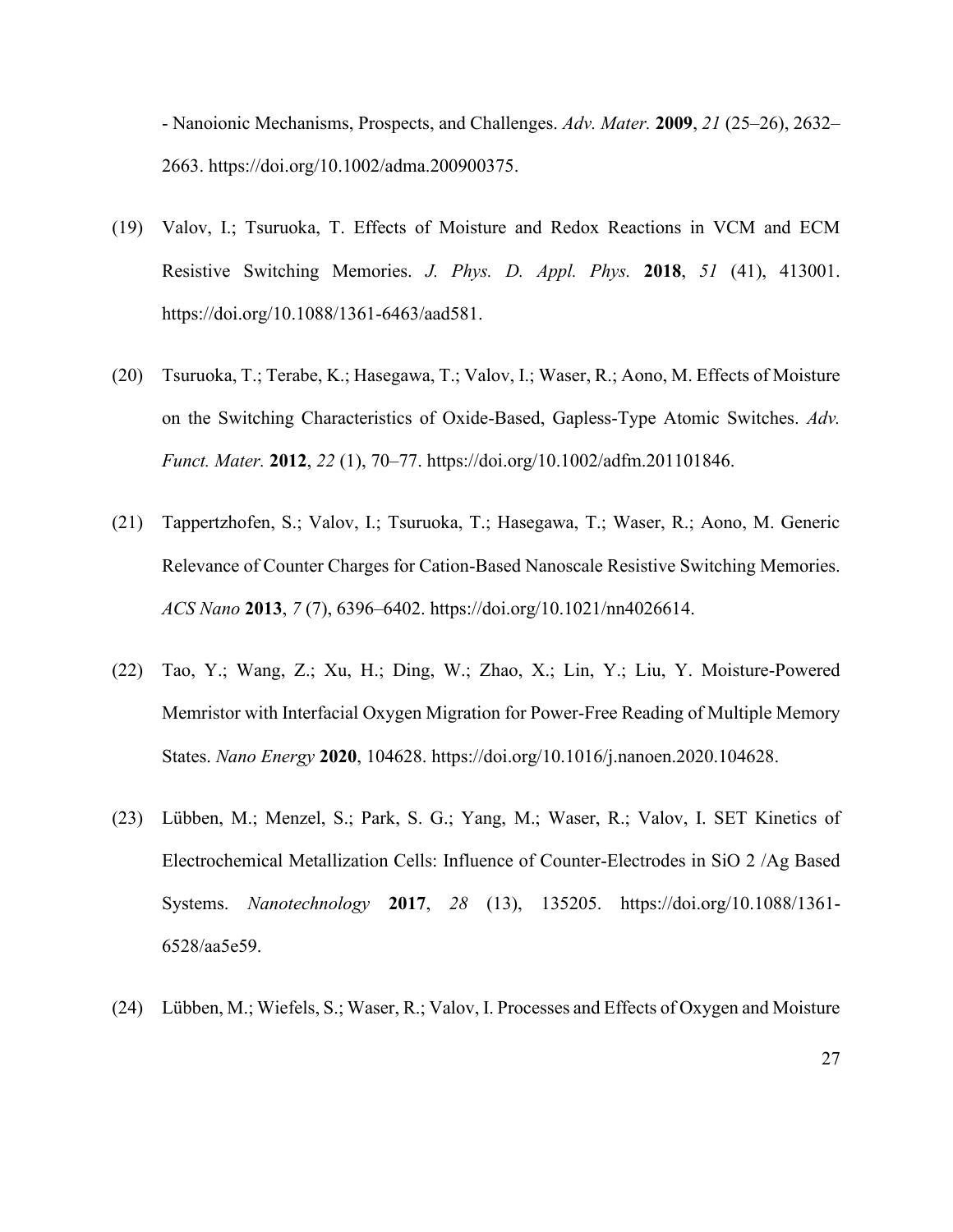in Resistively Switching TaO x and HfO X. *Adv. Electron. Mater.* **2018**, *4* (1), 1700458. https://doi.org/10.1002/aelm.201700458.

- (25) Heisig, T.; Baeumer, C.; Gries, U. N.; Mueller, M. P.; La Torre, C.; Luebben, M.; Raab, N.; Du, H.; Menzel, S.; Mueller, D. N.; Jia, C.L. ; Mayer, J. ; Waser, R., Valov, I., De Souza, R.A., Dittmann, R. Oxygen Exchange Processes between Oxide Memristive Devices and Water Molecules. *Adv. Mater.* **2018**, *30* (29), 1800957. https://doi.org/10.1002/adma.201800957.
- (26) Messerschmitt, F.; Kubicek, M.; Rupp, J. L. M. How Does Moisture Affect the Physical Property of Memristance for Anionic-Electronic Resistive Switching Memories? *Adv. Funct. Mater.* **2015**, *25* (32), 5117–5125. https://doi.org/10.1002/adfm.201501517.
- (27) Messerschmitt, F.; Jansen, M.; Rupp, J. L. M. When Memristance Crosses the Path with Humidity Sensing—About the Importance of Protons and Its Opportunities in Valence Change Memristors. *Adv. Electron. Mater.* **2018**, *4* (12), 1800282. https://doi.org/10.1002/aelm.201800282.
- (28) Valov, I.; Linn, E.; Tappertzhofen, S.; Schmelzer, S.; van den Hurk, J.; Lentz, F.; Waser, R. Nanobatteries in Redox-Based Resistive Switches Require Extension of Memristor Theory. *Nat. Commun.* **2013**, *4* (1), 1771. https://doi.org/10.1038/ncomms2784.
- 28 (29) Lübben, M.; Karakolis, P.; Ioannou-Sougleridis, V.; Normand, P.; Dimitrakis, P.; Valov, I. Graphene-Modified Interface Controls Transition from VCM to ECM Switching Modes in Ta/TaO x Based Memristive Devices. *Adv. Mater.* **2015**, *27* (40), 6202–6207.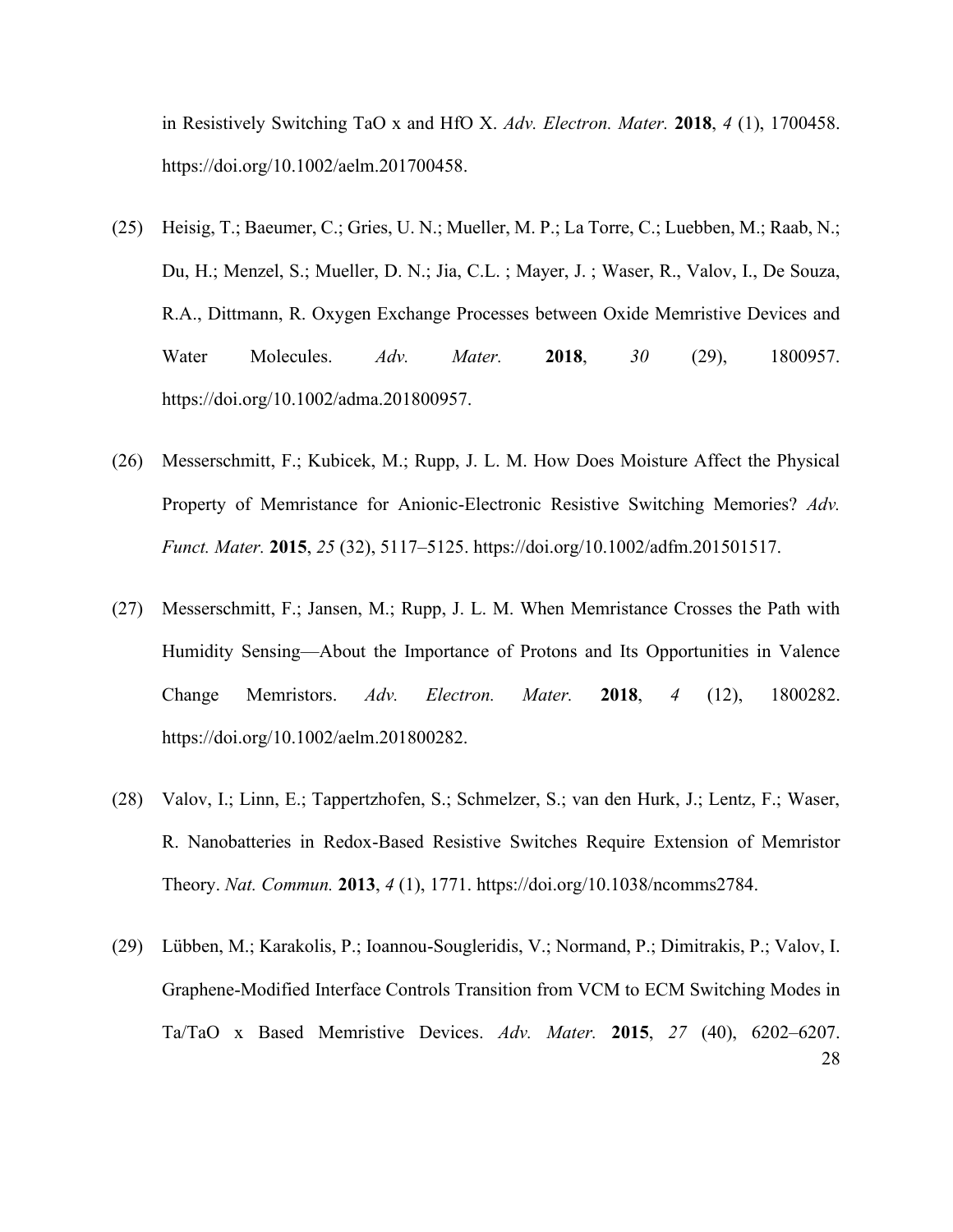https://doi.org/10.1002/adma.201502574.

- (30) Xiao, B.; Watanabe, S. Moisture Effect on the Diffusion of Cu Ions in Cu/Ta 2 O 5 /Pt and Cu/SiO 2 /Pt Resistance Switches: A First-Principles Study. *Sci. Technol. Adv. Mater.* **2019**, *20* (1), 580–588. https://doi.org/10.1080/14686996.2019.1616222.
- (31) Tsuruoka, T.; Valov, I.; Tappertzhofen, S.; van den Hurk, J.; Hasegawa, T.; Waser, R.; Aono, M. Redox Reactions at Cu,Ag/Ta 2 O 5 Interfaces and the Effects of Ta 2 O 5 Film Density on the Forming Process in Atomic Switch Structures. *Adv. Funct. Mater.* **2015**, *25* (40), 6374–6381. https://doi.org/10.1002/adfm.201500853.
- (32) Chang, C.; Chen, J.; Huang, C.; Chiu, C.; Lin, T.; Yeh, P.-H.; Wu, W.-W. Direct Observation of Dual-Filament Switching Behaviors in Ta 2 O 5 -Based Memristors. *Small* **2017**, *13* (15), 1603116. https://doi.org/10.1002/smll.201603116.
- (33) Nagashima, K.; Yanagida, T.; Oka, K.; Kanai, M.; Klamchuen, A.; Kim, J.-S.; Park, B. H.; Kawai, T. Intrinsic Mechanisms of Memristive Switching. *Nano Lett.* **2011**, *11* (5), 2114– 2118. https://doi.org/10.1021/nl200707n.
- (34) Nagashima, K.; Yanagida, T.; Oka, K.; Kanai, M.; Klamchuen, A.; Rahong, S.; Meng, G.; Horprathum, M.; Xu, B.; Zhuge, F.; He, Y.; Park H.B.; Kawai T.; Prominent Thermodynamical Interaction with Surroundings on Nanoscale Memristive Switching of Metal Oxides. *Nano Lett.* **2012**, *12* (11), 5684–5690. https://doi.org/10.1021/nl302880a.
- (35) Milano, G.; Porro, S.; Valov, I.; Ricciardi, C. Recent Developments and Perspectives for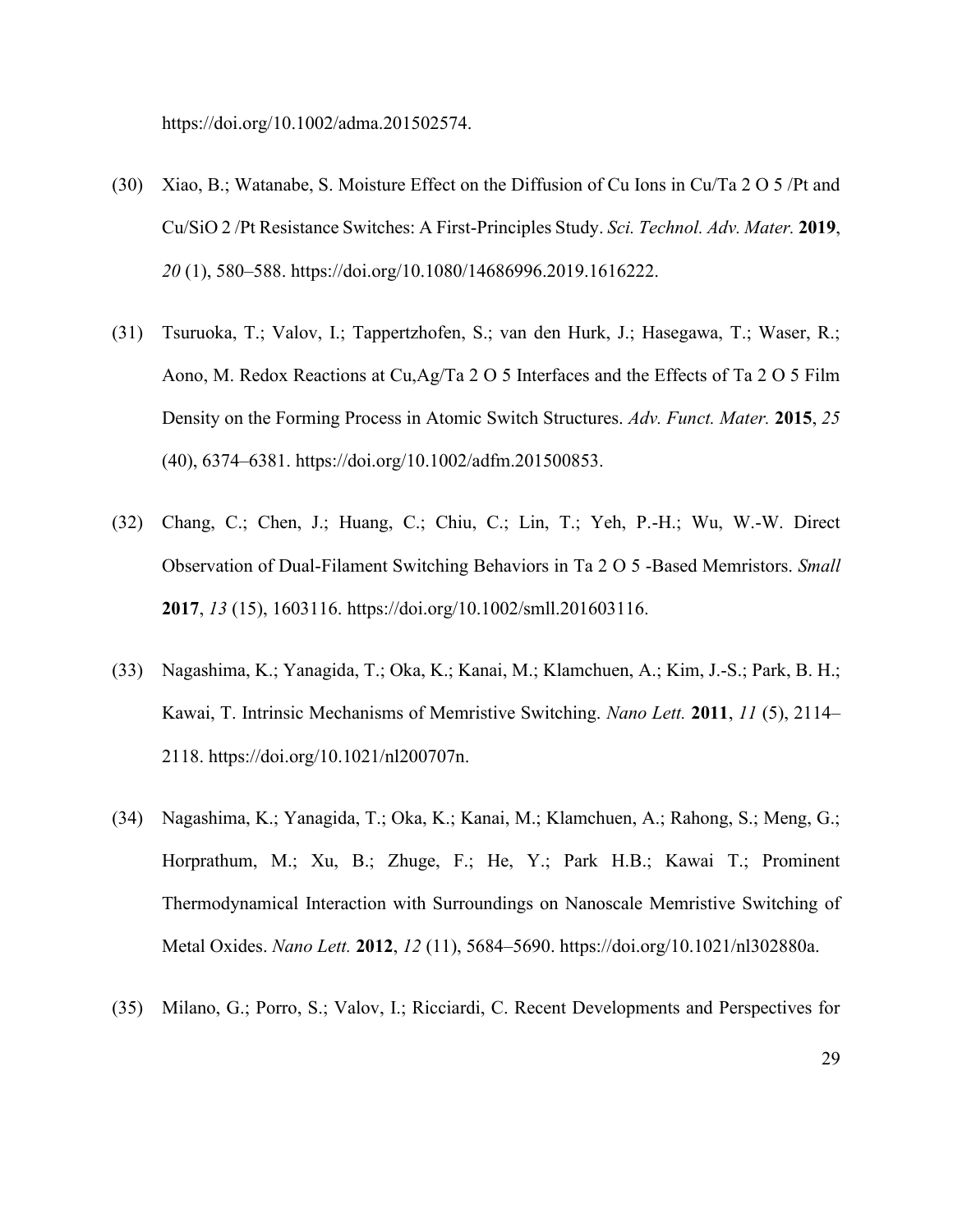Memristive Devices Based on Metal Oxide Nanowires. *Adv. Electron. Mater.* **2019**, *5* (9), 1800909. https://doi.org/10.1002/aelm.201800909.

- (36) Porro, S.; Risplendi, F.; Cicero, G.; Bejtka, K.; Milano, G.; Rivolo, P.; Jasmin, A.; Chiolerio, A.; Pirri, C. F.; Ricciardi, C. Multiple Resistive Switching in Core–Shell ZnO Nanowires Exhibiting Tunable Surface States. *J. Mater. Chem. C* **2017**, *5* (40), 10517– 10523. https://doi.org/10.1039/C7TC02383A.
- (37) Milano, G.; Porro, S.; Ali, M. Y.; Bejtka, K.; Bianco, S.; Beccaria, F.; Chiolerio, A.; Pirri, C. F.; Ricciardi, C. Unravelling Resistive Switching Mechanism in ZnO NW Arrays: The Role of the Polycrystalline Base Layer. *J. Phys. Chem. C* **2018**, *122* (1), 866–874. https://doi.org/10.1021/acs.jpcc.7b09978.
- (38) Milano, G.; Boarino, L.; Ricciardi, C. Junction Properties of Single ZnO Nanowires with Asymmetrical Pt and Cu Contacts. *Nanotechnology* **2019**, *30* (24), 244001. https://doi.org/10.1088/1361-6528/ab0a9c.
- (39) Milano, G.; D'Ortenzi, L.; Bejtka, K.; Mandrile, L.; Giovannozzi, A. M.; Boarino, L.; Pirri, C. F.; Ricciardi, C.; Porro, S. Tuning ZnO Nanowire Dissolution by Electron Beam Modification of Surface Wetting Properties. *J. Phys. Chem. C* **2018**, *122* (14), 8011–8021. https://doi.org/10.1021/acs.jpcc.8b01158.
- 30 (40) Giannozzi, P.; Baroni, S.; Bonini, N.; Calandra, M.; Car, R.; Cavazzoni, C.; Ceresoli, D.; Chiarotti, G. L.; Cococcioni, M.; Dabo, I.; Dal Corso A.; de Gironcoli, S.; Fabris, S.; Fratesi, G.; Gabauer, R.; Gerstmann, U.; Gougoussis, C.; Kokalj, A.; Lazzeri, M.; Martin-Samos,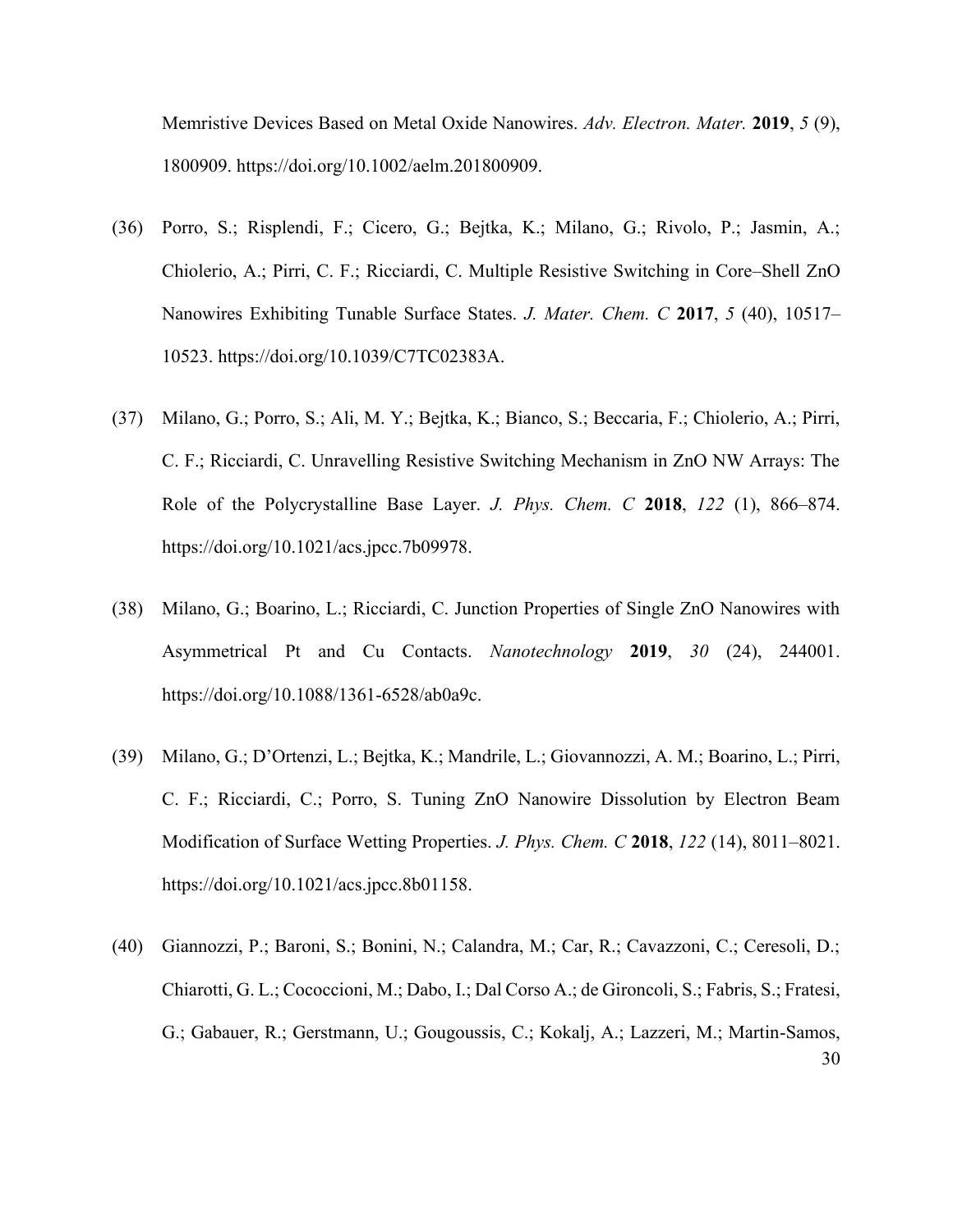L.; Marzari, N.; Mauri, F.; Mazzarello, R.; Paolini, S.; Pasquarello, A.; Paulatto, L.; Sbraccia, C.; Scandolo, S.; Sclauzero, G.; Seitsonen, A. P; Smogunov, A.; Umari, P.; Wentzcovitch, R.M.. QUANTUM ESPRESSO: A Modular and Open-Source Software Project for Quantum Simulations of Materials. *J. Phys. Condens. Matter* **2009**, *21* (39), 395502. https://doi.org/10.1088/0953-8984/21/39/395502.

- (41) Perdew, J. P.; Burke, K.; Ernzerhof, M. Generalized Gradient Approximation Made Simple. *Phys. Rev. Lett.* **1996**, *77* (18), 3865–3868. https://doi.org/10.1103/PhysRevLett.77.3865.
- (42) Vanderbilt, D. Soft Self-Consistent Pseudopotentials in a Generalized Eigenvalue Formalism. *Phys. Rev. B* **1990**, *41* (11), 7892–7895. https://doi.org/10.1103/PhysRevB.41.7892.
- (43) Miranda, E.; Milano, G.; Ricciardi, C. Modeling of Short-Term Synaptic Plasticity Effects in ZnO Nanowire-Based Memristors Using a Potentiation-Depression Rate Balance Equation. *IEEE Trans. Nanotechnol.* **2020**, *19*, 609–612. https://doi.org/10.1109/TNANO.2020.3009734.
- (44) Miranda, E.; Milano, G.; Ricciardi, C. Compact Modeling of the I-V Characteristics of ZnO Nanowires Including Nonlinear Series Resistance Effects. *IEEE Trans. Nanotechnol.* **2020**, 1–1. https://doi.org/10.1109/TNANO.2020.2981214.
- 31 (45) Milano, G.; Luebben, M.; Laurenti, M.; Porro, S.; Bejtka, K.; Bianco, S.; Breuer, U.; Boarino, L.; Valov, I.; Ricciardi, C. Ionic Modulation of Electrical Conductivity of ZnO Due to Ambient Moisture. *Adv. Mater. Interfaces* **2019**, *6* (17), 1900803.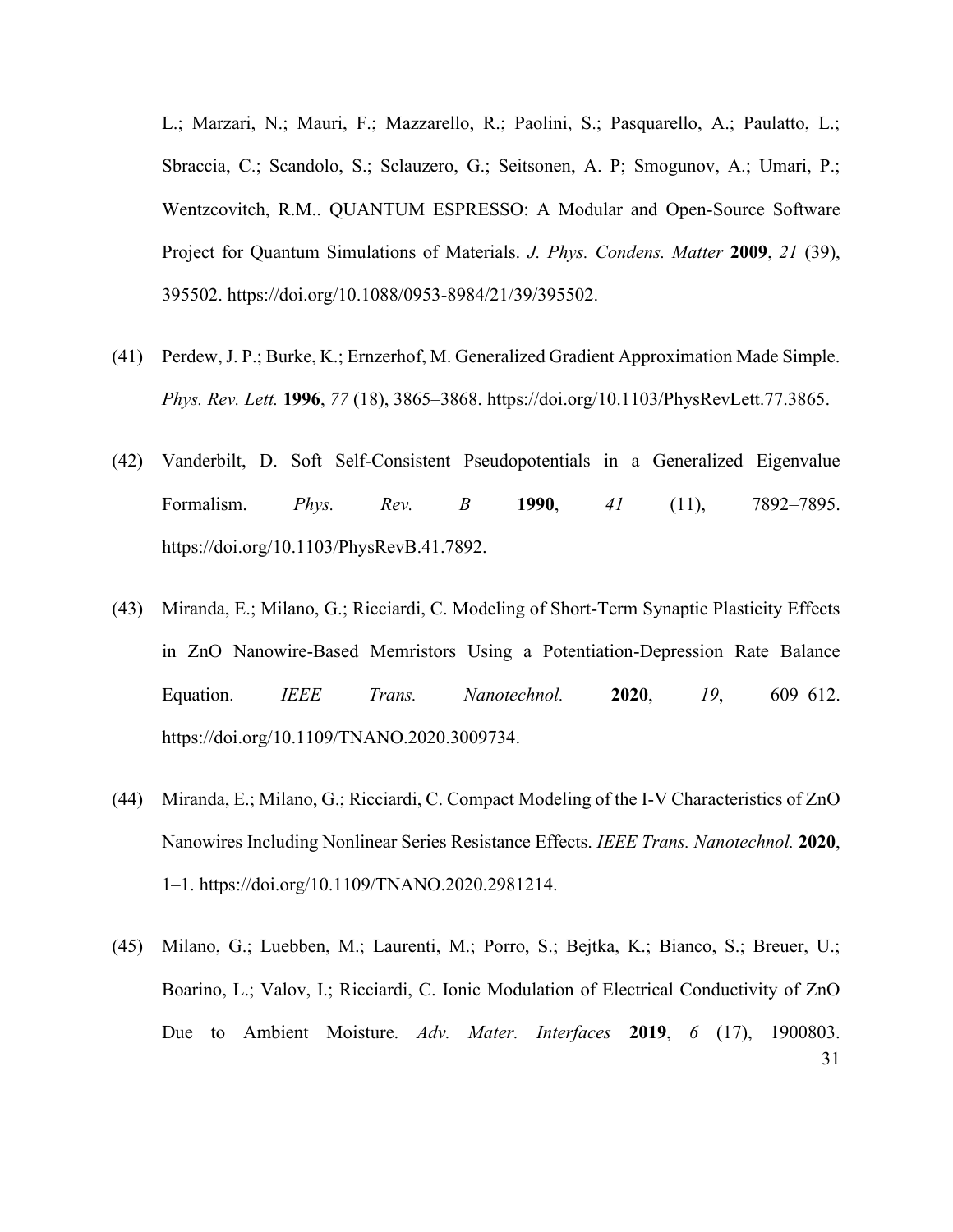https://doi.org/10.1002/admi.201900803.

- (46) Li, Z.; Yang, R.; Yu, M.; Bai, F.; Li, C.; Wang, Z. L. Cellular Level Biocompatibility and Biosafety of ZnO Nanowires. *J. Phys. Chem. C* **2008**, *112* (51), 20114–20117. https://doi.org/10.1021/jp808878p.
- (47) Qi, J.; Huang, J.; Paul, D.; Ren, J.; Chu, S.; Liu, J. Current Self-Complianced and Self-Rectifying Resistive Switching in Ag-Electroded Single Na-Doped ZnO Nanowires. *Nanoscale* **2013**, *5* (7), 2651. https://doi.org/10.1039/c3nr00027c.
- (48) Wang, B.; Ren, T.; Chen, S.; Zhang, B.; Zhang, R.; Qi, J.; Chu, S.; Huang, J.; Liu, J. Resistive Switching in Ga- and Sb-Doped ZnO Single Nanowire Devices. *J. Mater. Chem. C* **2015**, *3* (45), 11881–11885. https://doi.org/10.1039/C5TC02102B.
- (49) Raffone, F.; Risplendi, F.; Cicero, G. A New Theoretical Insight Into ZnO NWs Memristive Behavior. *Nano Lett.* **2016**, *16* (4), 2543–2547. https://doi.org/10.1021/acs.nanolett.6b00085.
- (50) Yang, Y.; Gao, P.; Gaba, S.; Chang, T.; Pan, X.; Lu, W. Observation of Conducting Filament Growth in Nanoscale Resistive Memories. *Nat. Commun.* **2012**, *3* (1), 732. https://doi.org/10.1038/ncomms1737.
- (51) Yang, Y.; Gao, P.; Li, L.; Pan, X.; Tappertzhofen, S.; Choi, S.; Waser, R.; Valov, I.; Lu, W. D. Electrochemical Dynamics of Nanoscale Metallic Inclusions in Dielectrics. *Nat. Commun.* **2014**, *5* (1), 4232. https://doi.org/10.1038/ncomms5232.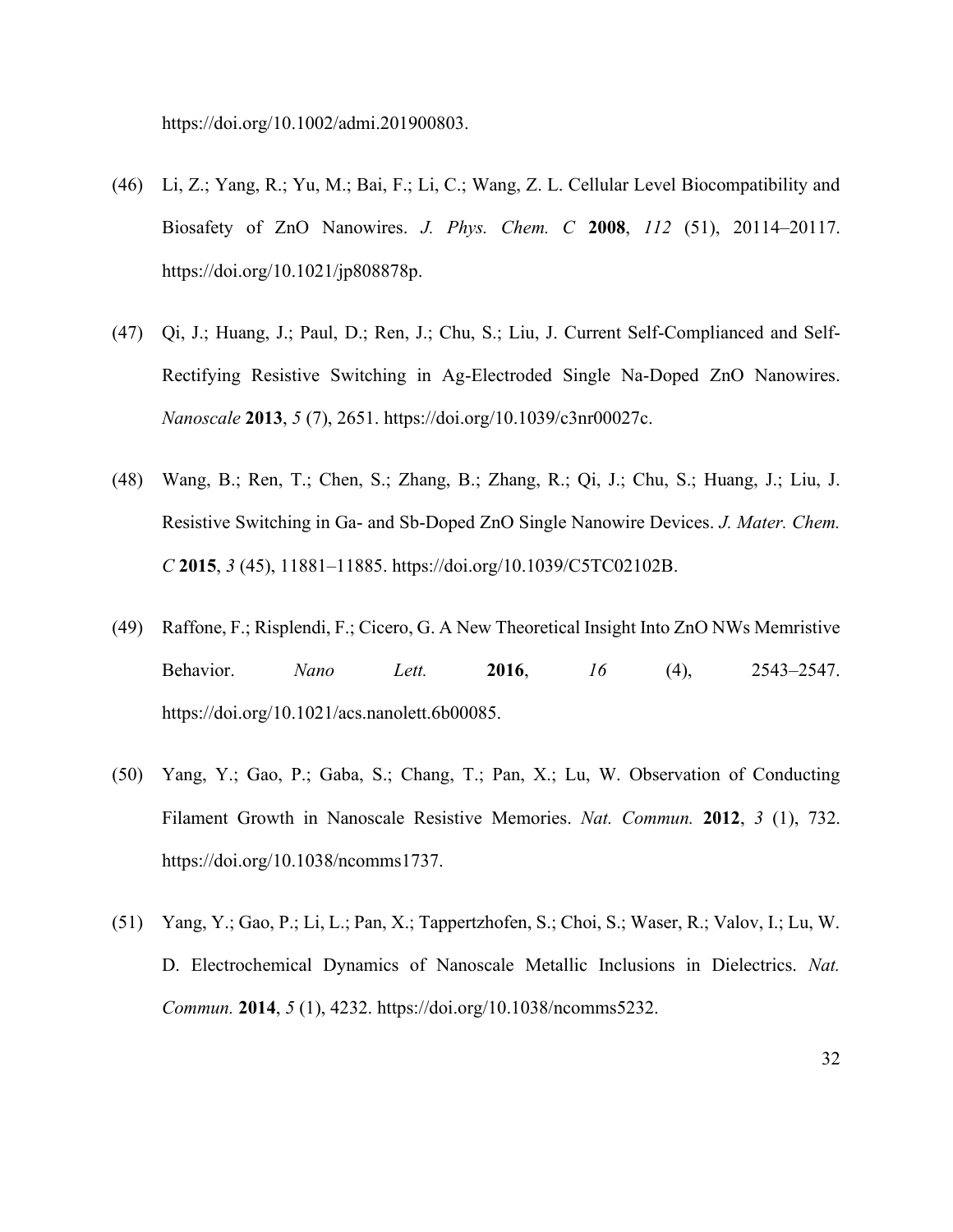- (52) Zhou, J.; Xu, N. S.; Wang, Z. L. Dissolving Behavior and Stability of ZnO Wires in Biofluids: A Study on Biodegradability and Biocompatibility of ZnO Nanostructures. *Adv. Mater.* **2006**, *18* (18), 2432–2435. https://doi.org/10.1002/adma.200600200.
- (53) Kenmoe, S.; Biedermann, P. U. Water Aggregation and Dissociation on the ZnO(101̄0) Surface. *Phys. Chem. Chem. Phys.* **2017**, *19* (2), 1466–1486. https://doi.org/10.1039/C6CP07516A.
- (54) Raffone, F.; Cicero, G. Does Platinum Play a Role in the Resistance Switching of ZnO Nanowire-Based Devices? *Solid State Ionics* **2017**, *299*, 93–95. https://doi.org/10.1016/j.ssi.2016.10.020.